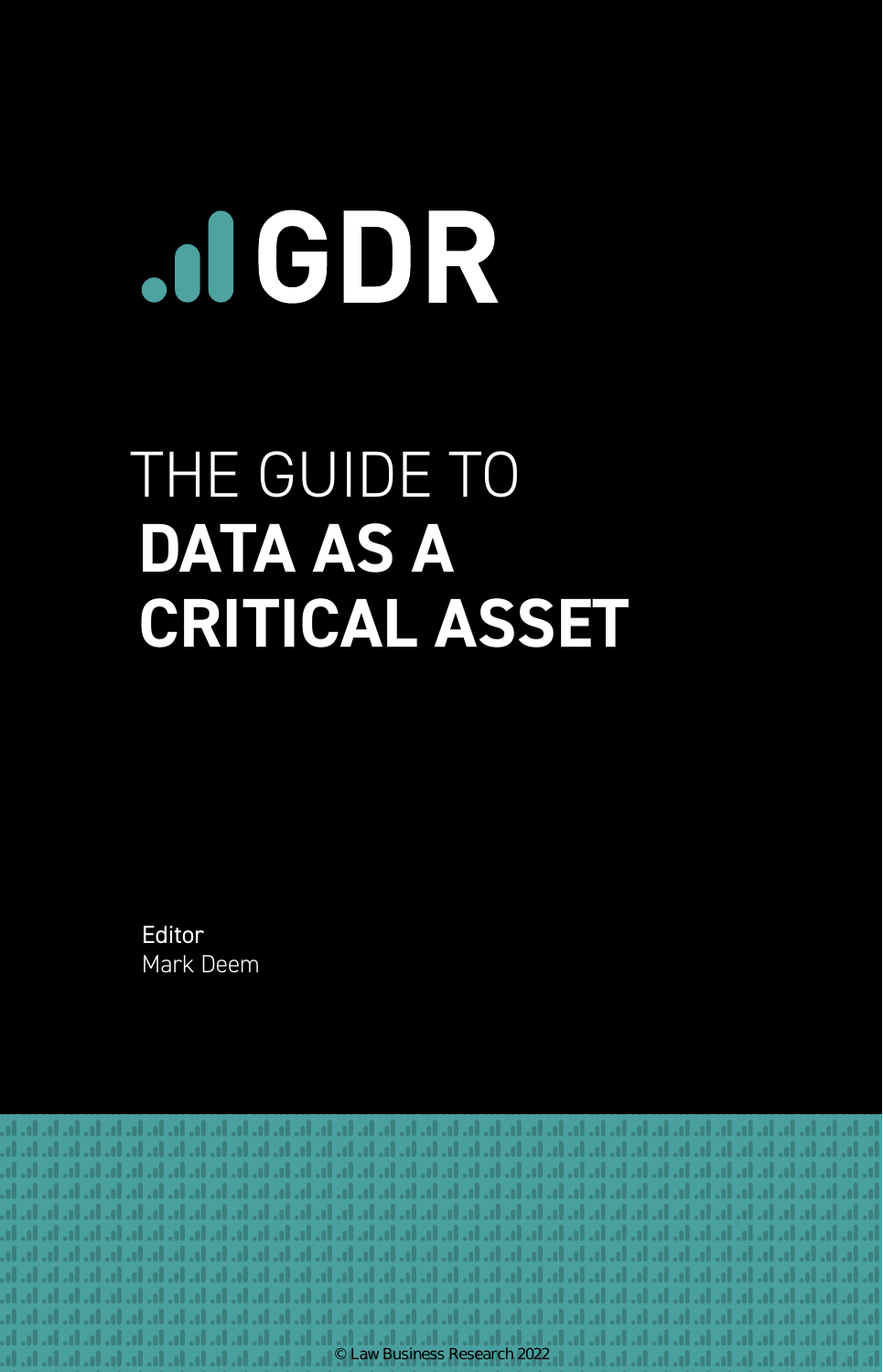# **The Guide to Data as a Critical Asset 2022**

Reproduced with permission from Law Business Research Ltd This article was first published in April 2022 For further information please contact Natalie.Hacker@lbresearch.com

© Law Business Research 2022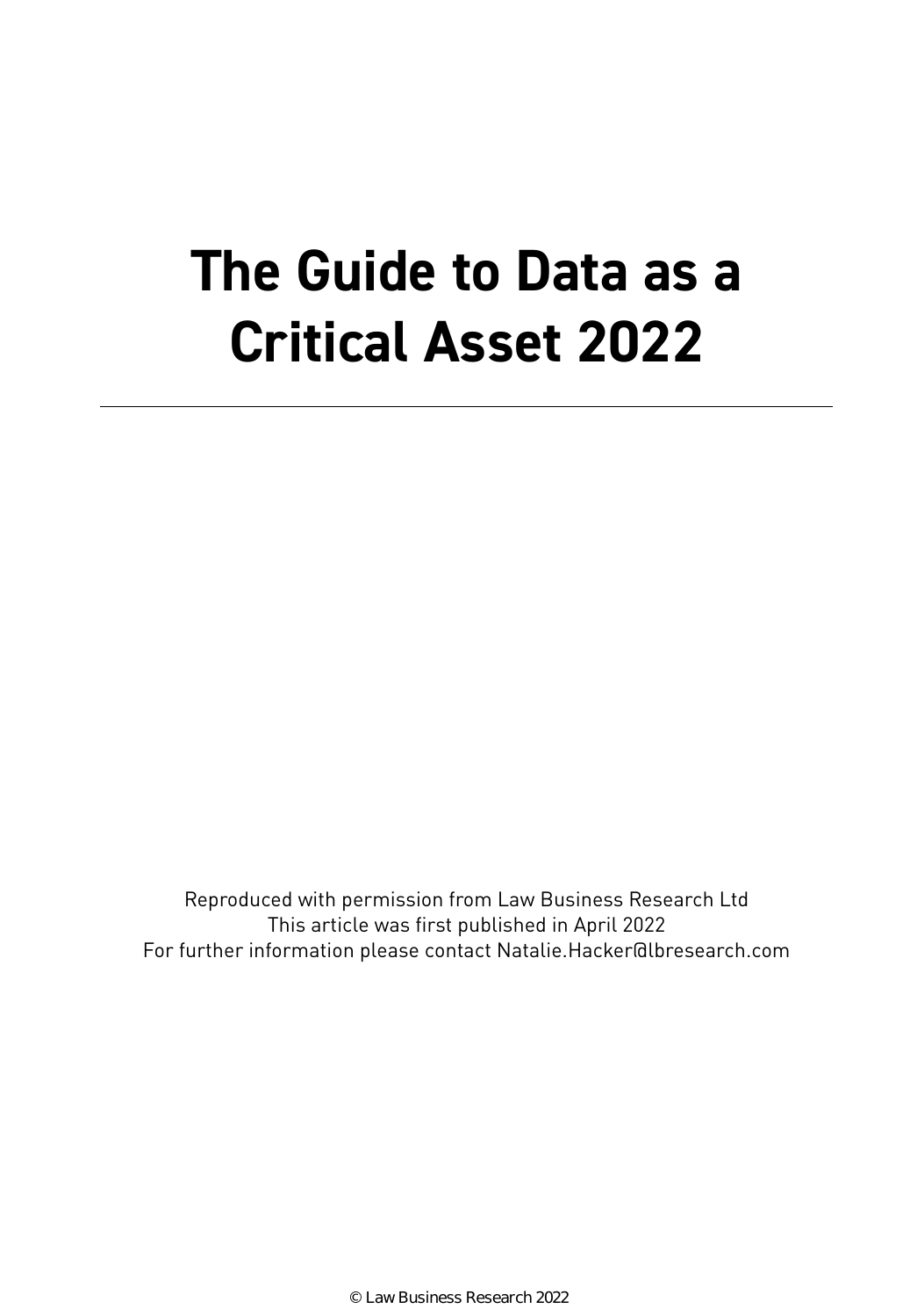Published in the United Kingdom by Global Data Review Law Business Research Ltd Meridian House, 34–35 Farringdon Street, London, EC4A 4HL, UK © 2022 Law Business Research Ltd www.globaldatareview.com

To subscribe please contact subscriptions@globaldatareview.com

No photocopying: copyright licences do not apply.

The information provided in this publication is general and may not apply in a specific situation. Legal advice should always be sought before taking any legal action based on the information provided. This information is not intended to create, nor does receipt of it constitute, a lawyer–client relationship. The publishers and authors accept no responsibility for any acts or omissions contained herein. Although the information provided was accurate as at March 2022, be advised that this is a developing area.

Enquiries concerning reproduction should be sent to Law Business Research, at the address above. Enquiries concerning editorial content should be directed to the editor – tom.webb@globaldatareview.com.

ISBN: 978-1-83862-859-8

Printed and distributed by Encompass Print Solutions Tel: 0844 2480 112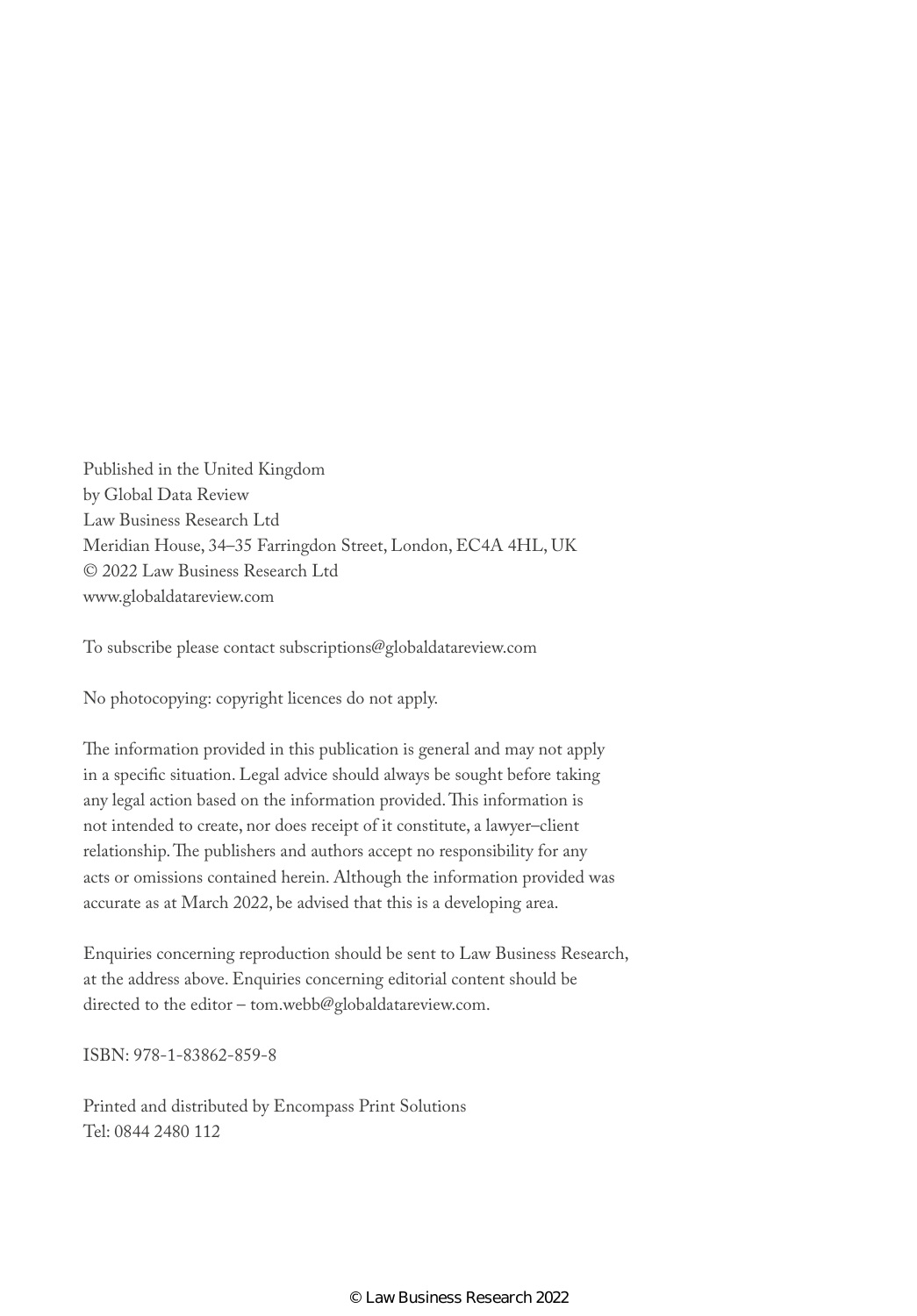## Contents

| Mark Deem                                                                                                                                                                              |  |
|----------------------------------------------------------------------------------------------------------------------------------------------------------------------------------------|--|
| Mishcon de Reya LLP                                                                                                                                                                    |  |
| <b>Toby Bond</b><br><b>Bird &amp; Bird</b>                                                                                                                                             |  |
| Personal Data Protection in the Context of Mergers and Acquisitions 23<br>Fabio Ferreira Kujawski, Paulo Marcos Rodrigues Brancher and<br>Thiago Luís Sombra<br>Mattos Filho Advogados |  |
| Successful Data Breach Response: What Organisations Should<br>Rehana C Harasgama, Jan Kleiner and Viviane Berger<br>Bär & Karrer Ltd                                                   |  |
| The Paper Trail: Data Protection Impact Assessments<br><b>Felipe Palhares</b><br>BMA - Barbosa, Müssnich, Aragão Advogados                                                             |  |
| Cédric Burton, Laura De Boel, Christopher N Olsen and Lydia B Parnes<br>Wilson Sonsini Goodrich & Rosati                                                                               |  |
| Alan Charles Raul, Francesca Blythe and Sheri Porath Rockwell<br>Sidley Austin LLP                                                                                                     |  |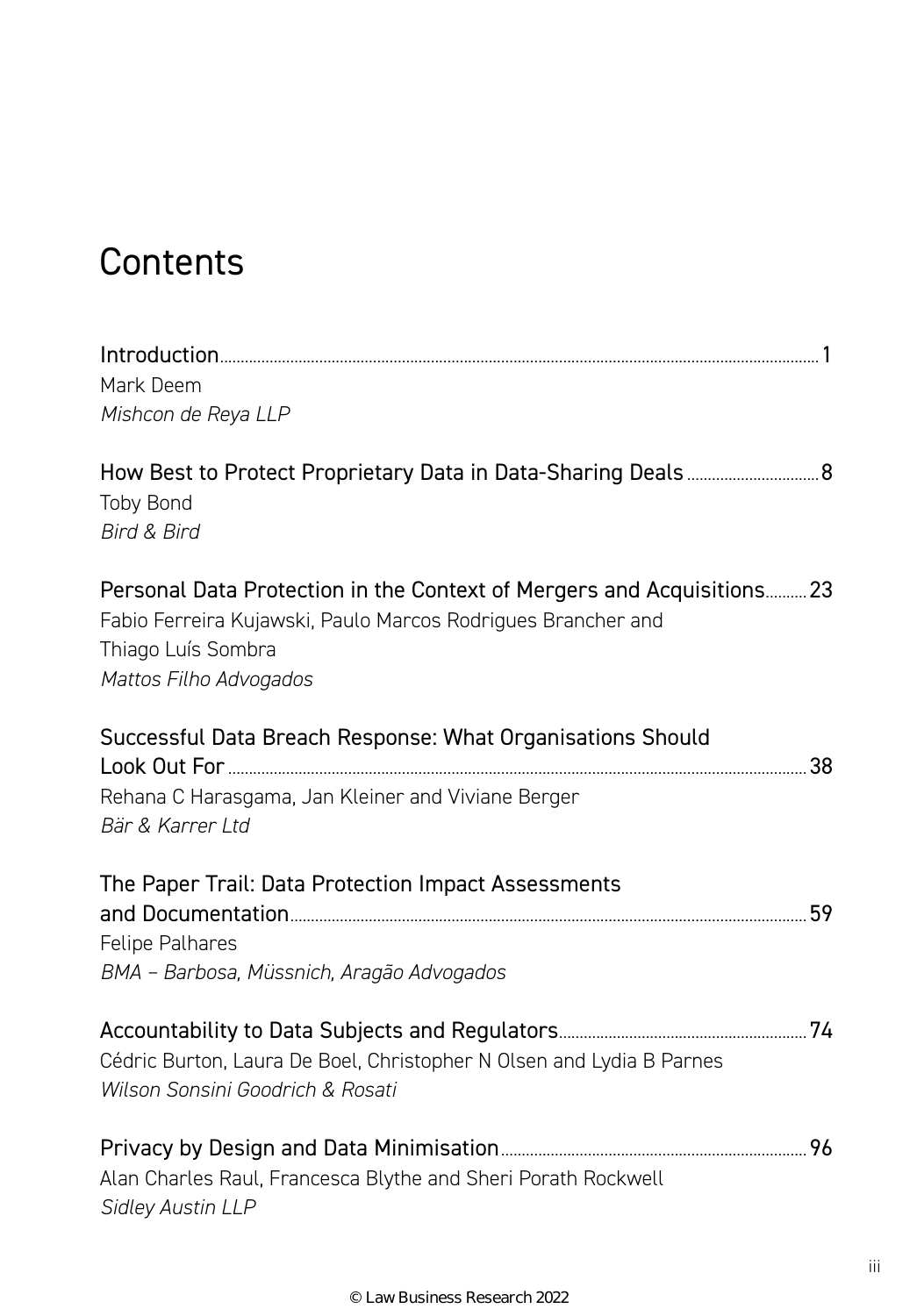Contents

| Burcu Tuzcu Ersin, Burcu Güray and Ceylan Necipoğlu<br>Moroğlu Arseven | 112 |
|------------------------------------------------------------------------|-----|
| Sarah Pearce and Ashley Webber<br>Paul Hastings (Europe) LLP           |     |
| René Holt<br>FSFT                                                      |     |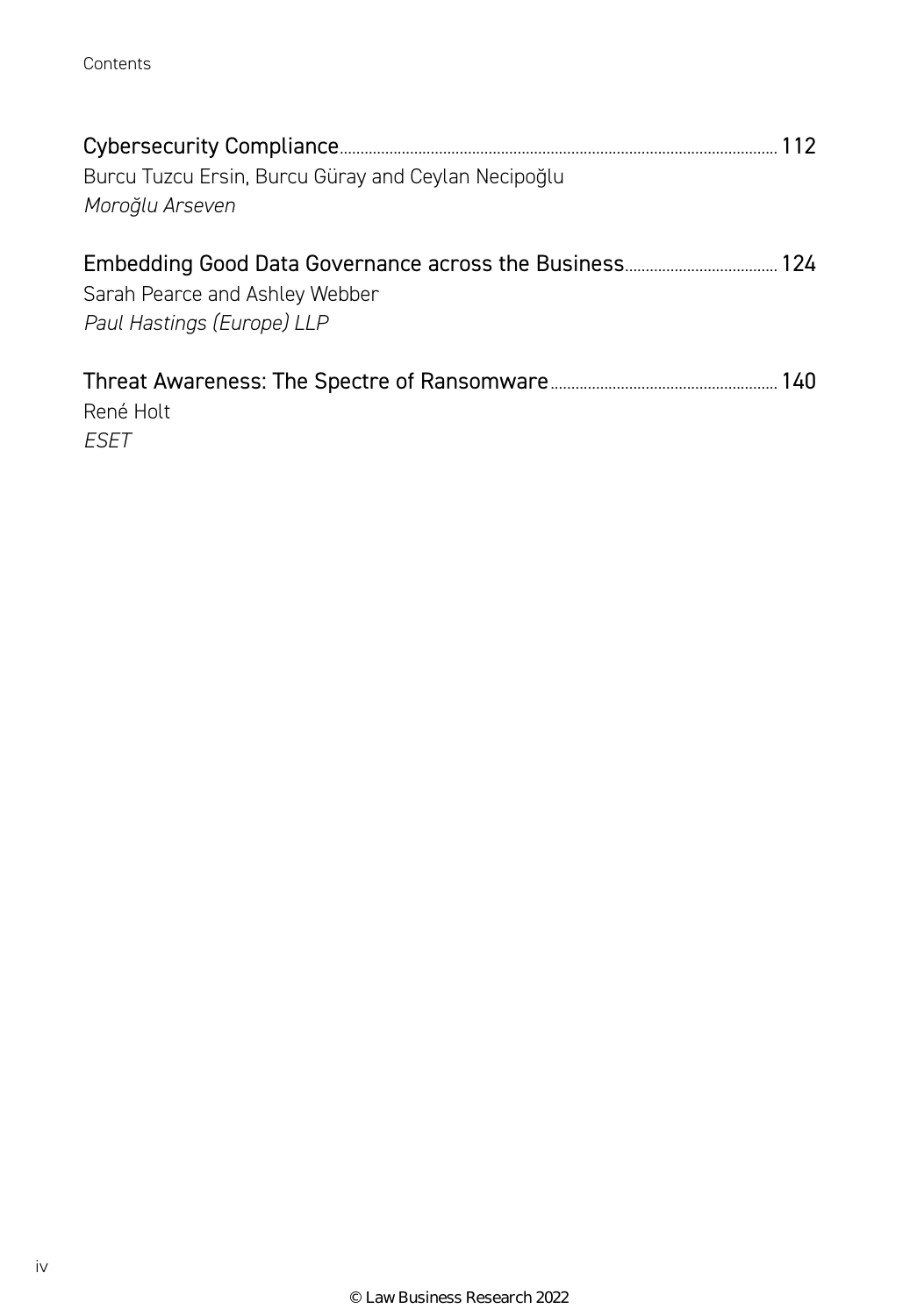### Preface

Data is not just a source of regulatory risk: it is a vital asset for almost every type of organisation. Artificial intelligence and other forms of sophisticated computing and automation are no longer the stuff of science fiction: the future has become the present (or, at least, the near future). None of this would be possible without data. But even 'classic' business models now rely on the use of all forms of data, and its protection – whether in a data privacy or any other sense – is more important than ever.

Whether exploited as a core part of a business model, kept confidential during the development of a new product or processed with the care required by personal data regulation, information is now a board-level concern. GDR's *The Guide to Data as a Critical Asset* takes a unique view of data. Instead of looking at it through a regulatory and risk lens, the contributors to this book – edited by Mishcon de Reya partner Mark Deem – aim to steer companies through the gathering, exploitation and protection of all types of data, whether personal or not.

Global Data Review London March 2022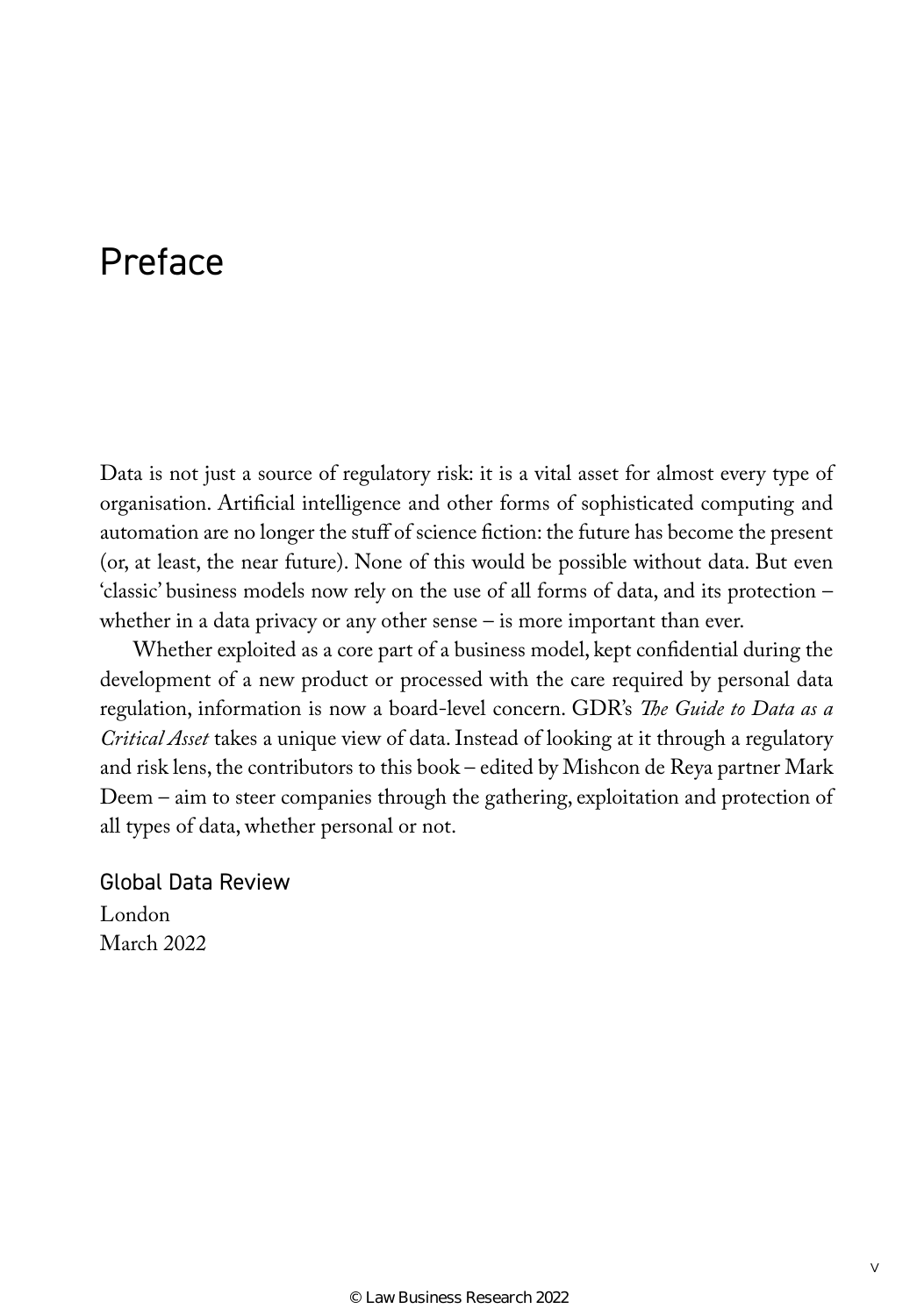## Successful Data Breach Response: What Organisations Should Look Out For

Rehana C Harasgama, Jan Kleiner and Viviane Berger<sup>1</sup> Bär & Karrer Ltd

#### Introduction

With every passing year, the world is becoming more digitalised. The amount of data that is being processed is increasing exponentially and with it the risk of data (as a critical asset) being lost, unlawfully accessed or destroyed and thereby endangering the value of an affected company's value. In 2021, in the United States alone, data breaches increased by about 17 per cent by the third quarter compared to the whole of 2020.<sup>2</sup> Moreover, Cybersecurity Ventures predicts that worldwide annual costs for cybercrime will increase to US\$10.5 trillion annually by 2025, compared to US\$3 trillion in 2015, which may also lower the value of affected companies' data assets.3 Both LinkedIn and Facebook were subject to data breaches, affecting about 700 million users and 553 million users, respectively.4 In the European Union, supervisory authorities issued

<sup>1</sup> Rehana C Harasgama is a senior associate, Jan Kleiner is a partner and Viviane Berger is a junior associate at Bär & Karrer Ltd.

<sup>2</sup> Maria Henriquez, 'The top data breaches of 2021', at https://www.securitymagazine.com/ articles/96667-the-top-data-breaches-of-2021 (last accessed January 2022); ID Agent, '2021 Data Breaches Have Already Exceeded All of 2020', at https://www.idagent.com/blog/2021-data -breaches-have-already-exceeded-all-of-2020/ (last accessed Jan. 2022).

<sup>3</sup> Steve Morgan, 2022 Cybersecurity Almanac: 100 Facts, Figures, Predictions and Statistics, at https://cybersecurityventures.com/cybersecurity-almanac-2022/ (last accessed Jan. 2022).

<sup>4</sup> Maria Henriquez, op. cit. note 2, above.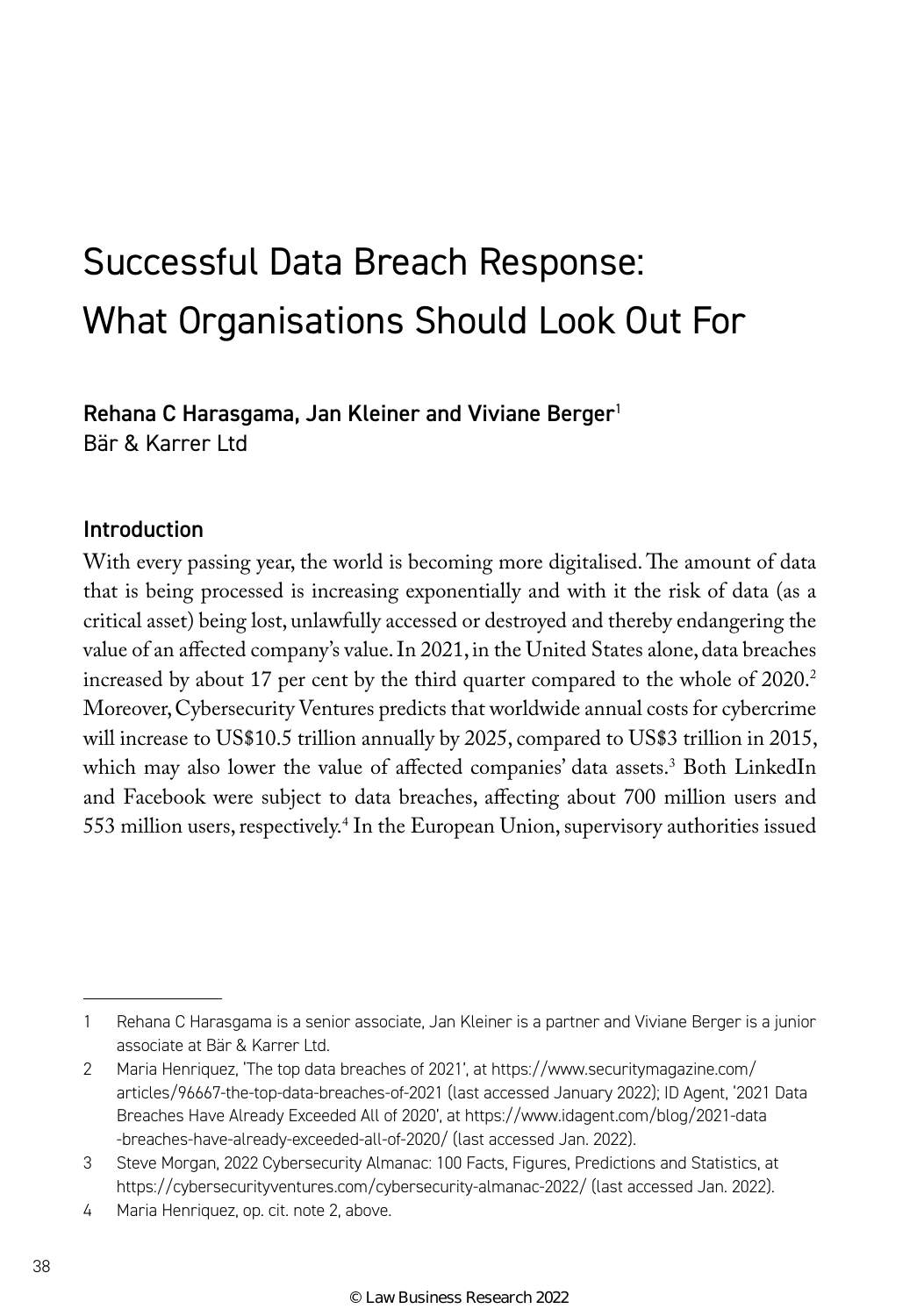fines ranging from a mere €285 to €475,000 in 2021, all essentially triggered by an 'insufficient fulfilment of data breach notification duties' and increasing companies' costs in respective of their data.<sup>5</sup>

To prevent data breaches (and therefore protect data as a critical asset), a minimal standard of data security mechanisms must be implemented according to applicable data protection laws. If these measures fail or a breach occurs despite such measures, the affected organisation has to act in a quick and organised way to avert or at least reduce possible damage. This article provides guidance as to how organisations can react to data breaches, so as to meet applicable data protection law requirements and counteract any damage caused to their data by such breaches.6 Against this background, this article also compares several jurisdictions to get a sense of global developments with regard to data breaches.

To provide a broad overview and identify similarities regarding the concept of data breaches next to that stated in the General Data Protection Regulation (GDPR) in the European Union, $\frac{7}{1}$  the authors have chosen the (current or soon to be revised) data protection laws of Switzerland, the United Kingdom, Canada, Brazil, China, Australia, South Africa and Japan, as these countries either provide an adequate level of data protection according to the European Commission<sup>8</sup> or have recently introduced a new data protection regime providing similar data breach notification duties as under the GDPR.

<sup>5</sup> GDPR Enforcement Tracker (tracked by CMS, law tax future), at https://www.enforcementtracker.com/ (last accessed Jan. 2022).

<sup>6</sup> The proposals are based on data protection laws only. It must be noted that other, sector-specific legislation may provide for additional requirements (e.g., notification duties) in the event of security incidents.

<sup>7</sup> Regulation (EU) 2016/679 of the European Parliament and of the Council of 27 April 2016 on the protection of natural persons with regard to the processing of personal data and on the free movement of such data, and repealing Directive 95/46/EC (General Data Protection Regulation (GDPR)), at https://eur-lex.europa.eu/legal-content/EN/TXT/?uri=CELEX:32016R0679 (last accessed Jan. 2022). The GDPR is retained in UK domestic law as the UK GDPR. (Note the use of '(UK) GDPR' where reference in remaining footnotes is to both Regulations.)

<sup>8</sup> An 'adequacy decision' means a decision of the European Commission pursuant to GDPR, Art. 45 on whether a country outside the European Union (EU) offers an adequate level of data protection. If this is the case, personal data can flow from the EU (and Norway, Liechtenstein and Iceland) to these third countries without any further safeguards being necessary; so far the following jurisdictions reviewed have been recognised as adequate by the European Commission: Canada, United Kingdom, Japan and Switzerland. Not recognised but nevertheless examined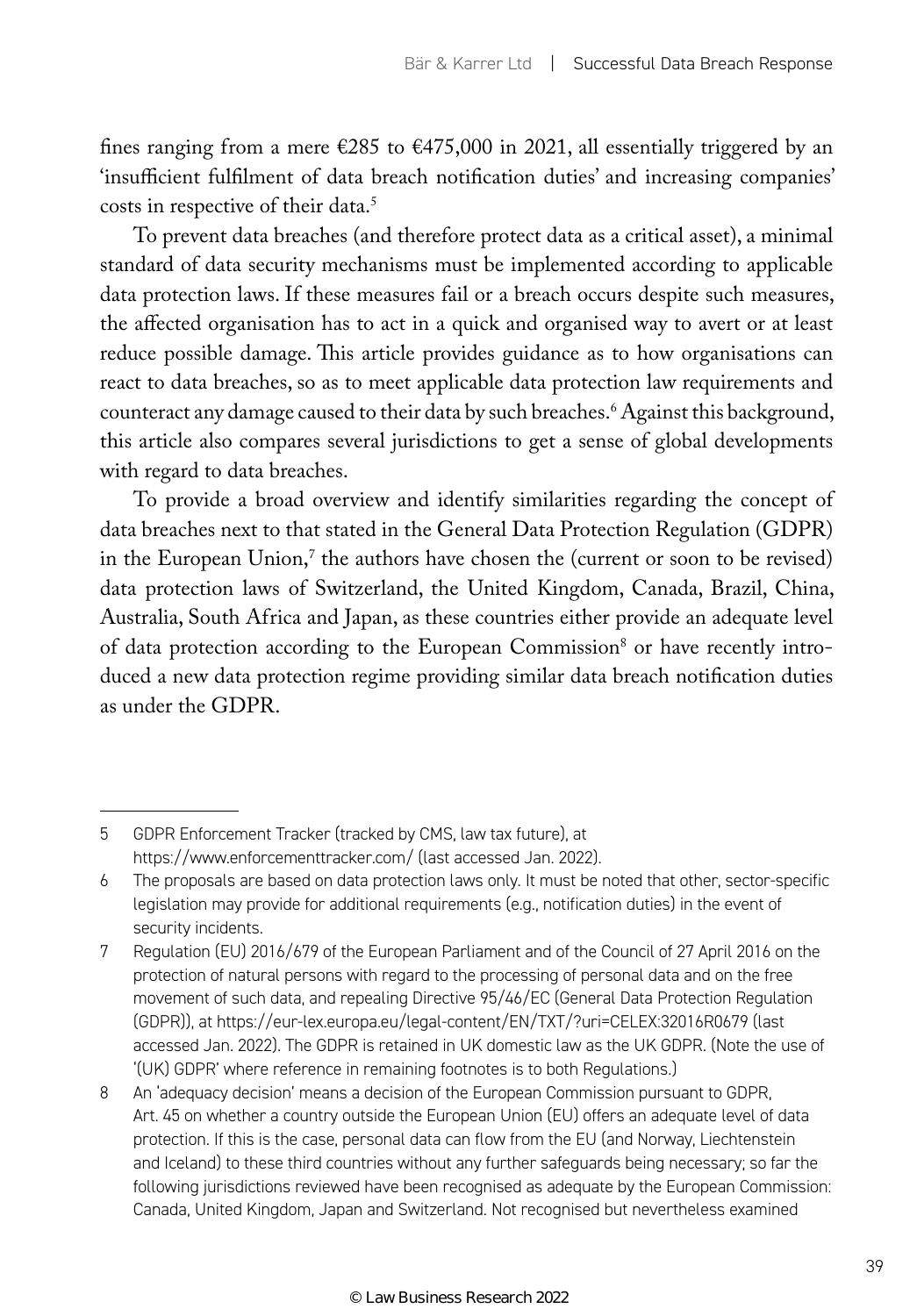This article is divided into three main parts derived from our comparative analysis: first, we describe what constitutes a 'data breach', then we provide an overview of the potential risks a data breach can cause and finally we describe what an appropriate data breach response plan should look like.

#### What a data breach is

As a general rule, all analysed jurisdictions impose on persons processing or handling personal data a duty to protect that data appropriately from accidental or unlawful destruction, loss, alteration, unauthorised disclosure, or access, while taking into consideration potential risks to the processed data.<sup>9</sup> In other words, companies (or persons) processing personal data are required to ensure the integrity, confidentiality and availability of the data. Although this duty mainly stems from the protection of the individuals whose data is affected, implementing such measures are as important for business continuity and for a company's reputation.

If the implemented data security measures fail or are breached, this can lead to what is known as a data breach. When comparing data protection laws of the countries stated above, there appear to be key similarities regarding the definition of a data breach. In Article 4(12) of the UK GDPR, a (personal) data breach is defined as 'a breach of security leading to the accidental or unlawful destruction, loss, alteration, unauthorised disclosure of, or access to, personal data transmitted, stored or otherwise processed'.10 Almost identical in wording, this definition is also used under the term 'security incident' in Brazil's General Data Protection Law (LGPD).<sup>11</sup> Similarly, the Personal Information Protection and Electronic Documents Act (PIPEDA) of Canada sets forth the concept of breach of security safeguards, which is defined as the 'loss of, unauthorized access to or unauthorized disclosure of personal information'

in this article are Australia, Brazil, China and South Africa. European Commission, Adequacy decisions, https://ec.europa.eu/info/law/law-topic/data-protection/international-dimension -data-protection/adequacy-decisions\_en (last accessed Jan. 2022).

<sup>9</sup> See (UK) GDPR, art. 32(2); FADP, art. 7; respectively; revFADP, art. 8; PIPL, art. 9; PIPEDA, clause 4.7 of schedule 1; LGPD, art. 46; Privacy Act 1988, clause 11.1 of pt. 4 of schedule 1; POPIA, sec. 19; and APPI, art. 20.

<sup>10</sup> See United Kingdom General Data Protection Regulation, https://www.legislation.gov.uk/ eur/2016/679/contents (last accessed Jan. 2022).

<sup>11</sup> Brazilian General Data Protection Law (LGPD) (as amended by Law No. 13,853/2019), art. 48 in conjunction with art. 6 VII, translated by the International Association of Privacy Professionals (IAPP), see https://iapp.org/resources/article/brazilian-data-protection-law-lgpd-english -translation/ (last accessed Jan. 2022).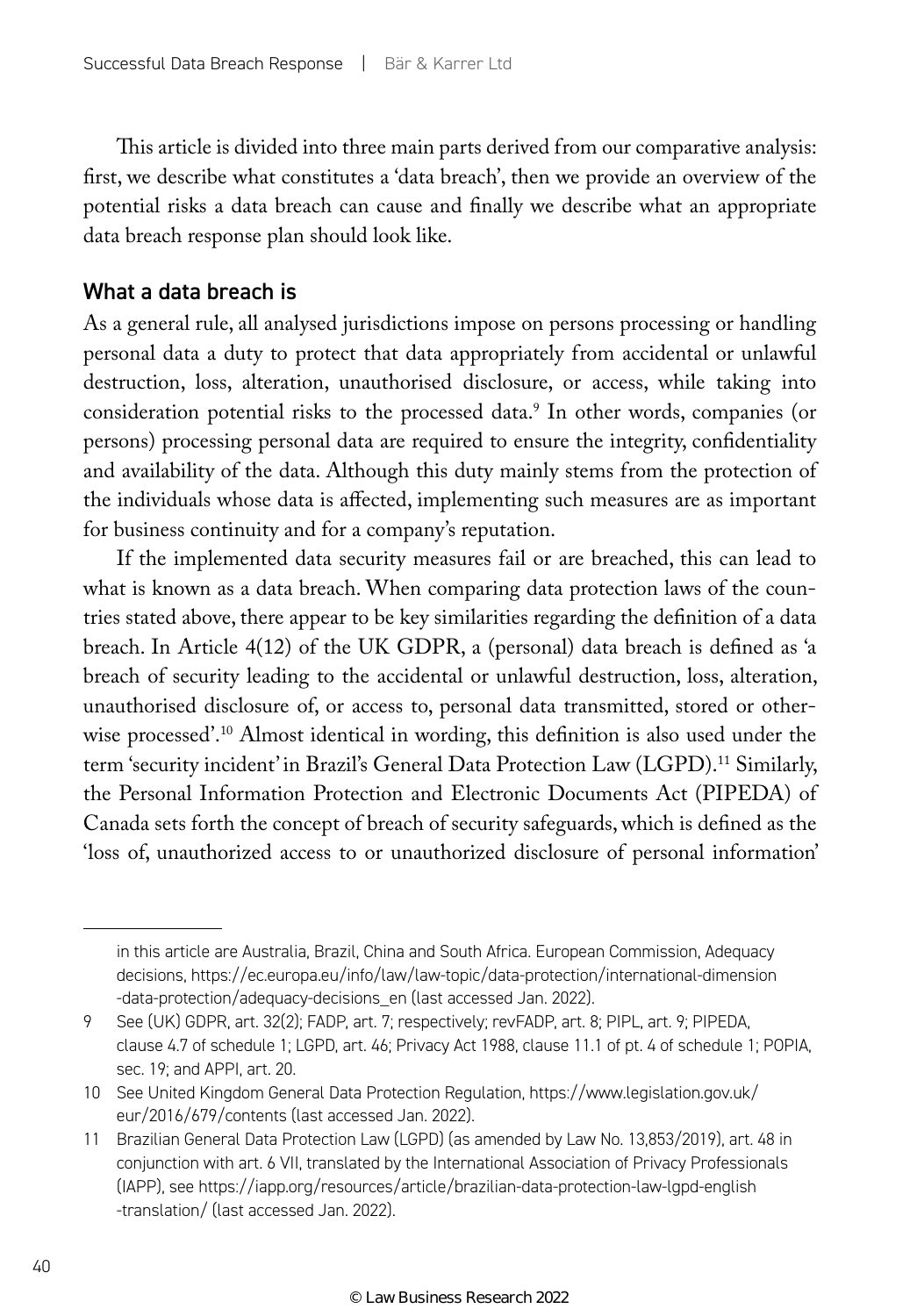resulting from a breach of or failure to establish adequate security safeguards.12 Australia also linked its definition in the Privacy Act 1988 to 'unauthorised access to, unauthorised disclosure of, or loss of, personal information held by an entity'.13 Next to the unauthorised access, South Africa's data protection law (Protection of Personal Information Act (POPIA)) additionally includes the acquisition of personal information.14 Slightly different but following the same idea, under China's Personal Information Protection Law (PIPL), a data breach is described as 'a personal information leak, distortion or loss' that might have occurred.<sup>15</sup> Moreover, several countries have revised or amended their data protection laws and will officially implement data breach reporting duties, for example, as foreseen in the revised Federal Act on Data Protection (revFADP)<sup>16</sup> of Switzerland, which defines a data breach almost identically to the definition under the GDPR and the UK GDPR, or the amendment to the Act on the Protection of Personal Information (APPI)17 in Japan.

To summarise, the concept of a data breach is characterised by an event affecting the integrity of personal data (e.g., if personal data is altered without authorisation), the data's availability (e.g., if a breach leads to a restriction of access to the data or the

<sup>12</sup> Personal Information Protection and Electronic Documents Act (PIPEDA), S.C. 2000, c. 5, sec. 10.1(1), at https://laws-lois.justice.gc.ca/ENG/ACTS/P-8.6/index.html (last accessed Jan. 2022).

<sup>13</sup> Privacy Act 1988 (Cth), pt. IIIC div. 26WA, at https://www.legislation.gov.au/Details/C2021C00452 (last accessed Jan. 2022).

<sup>14</sup> Protection of Personal Information Act No. 4 of 2013 (POPIA), sec. 22, at https://www.gov.za/ sites/default/files/gcis\_document/201409/3706726-11act4of2013protectionofpersonal inforcorrect.pdf (last accessed Jan. 2022).

<sup>15</sup> Personal Information Protection Law of the People's Republic of China (PIPL), art. 57, at https://digichina.stanford.edu/work/translation-personal-information-protection-law-of-the -peoples-republic-of-china-effective-nov-1-2021/ (last accessed January 2022).

<sup>16</sup> Federal Act on Data Protection of 25 September 2020 (revFADP), art. 24, BBl 2020 7639, 7641, at https://www.fedlex.admin.ch/eli/fga/2020/1998/de (last accessed January 2022).

<sup>17</sup> Amended Act on the Protection of Personal Information (APPI), art. 22-2, at https://www.ppc.go.jp/files/pdf/APPI\_english.pdf (last accessed January 2022).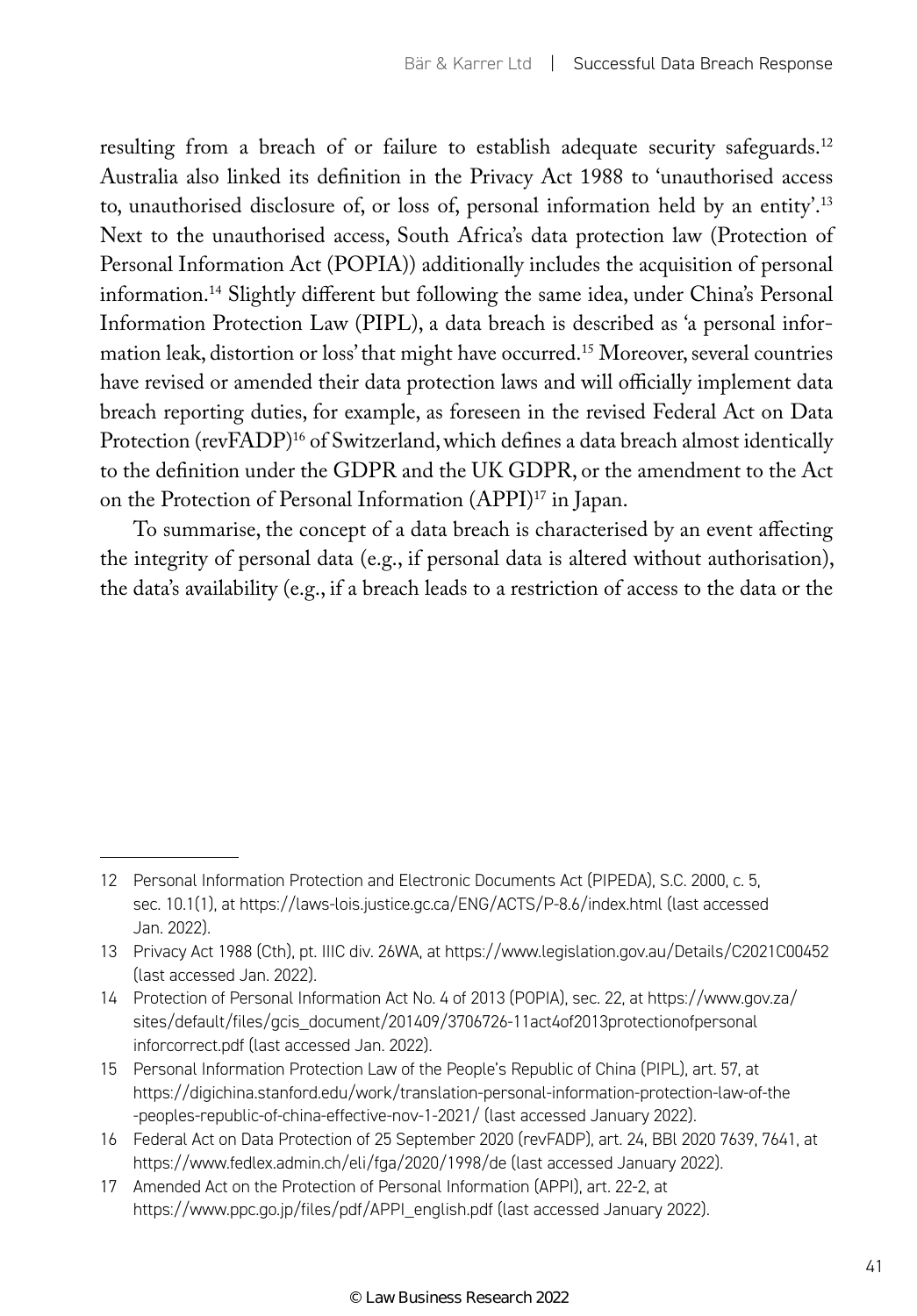deletion of personal data) or confidentiality (e.g., if a breach leads to the disclosure of personal data to unauthorised third parties).18 Some practical examples for these types of compromises are as follows:19

- a targeted attack on credit card data of customers directly linked to the credit card holders can lead to the credit card being used fraudulently;
- a ransomware attack on a hospital's information system that affects health data of thousands of patients. Recovery takes several days, resulting in delays to treatment;
- an unencrypted USB stick containing employees' or customers' private data is lost or stolen on public transportation;
- a dating website is hacked and sensitive user data is published on the internet; or
- owing to a system failure, a staff telephone list is deleted and cannot be restored.

#### The risks and consequences of a data breach

When a company is affected by a data breach, there are not only grave risks for the company itself but notably also for the affected individuals, whose data has been compromised by the breach. To prevent or minimise damage, all the examined data protection laws require some sort of data breach notification, for which the specifics are discussed below. Finally, we demonstrate applicable consequences in the event of failure to comply with notification obligations.

<sup>18</sup> Hladjk in Ehmann and Selmayr (eds), *Datenschutz-Grundverordnung, Beck'sche Kurz-Kommentare* (2nd edition, Munich 2018); GDPR, art. 33, no. 5 et seq.; Article-29-WP, Guidelines on Personal data breach notification under Regulation 2016/679 adopted on 3 October 2017, WP250rev.01 (Article-29-WP, Guidelines), p. 7 et seq.; David Rosenthal, 'Das neue Datenschutzgesetz', Jusletter (16 November 2020), no. 161; Botschaft zum Bundesgesetz über die Totalrevision des Bundesgesetzes über den Datenschutz und die Änderung weiterer Erlasse zum Datenschutz vom 15. September 2017, BBl 2017 6941, 7064; Schultze-Melling in Taeger/Gabel (eds), Kommentar DSGVO – BDSG (Frankfurt am Main, 2019); GDPR, art. 33, no. 12; European Union Agency for Network and Information Security (enisa), Recommendations for a methodology of the assessment of severity of personal data breaches, Working Document, v1.0 (December 2013) (enisa, Recommendations), p. 5.

<sup>19</sup> Article-29-WP, Guidelines, p. 30 et seq.; European Data Protection Board (EDPB), Guidelines 01/2021 on Examples regarding Personal Data Breach Notification, adopted on 14 December 2021, Version 2.0, 8 et seq. (EDPB, Examples); enisa, Recommendations, p. 12 et seq.; Information Commissioner's Office (ICO), Personal Data Breaches, at https://ico.org.uk/ for-organisations/guide-to-data-protection/guide-to-the-general-data-protection-regulation -gdpr/personal-data-breaches/ (last accessed Jan. 2022).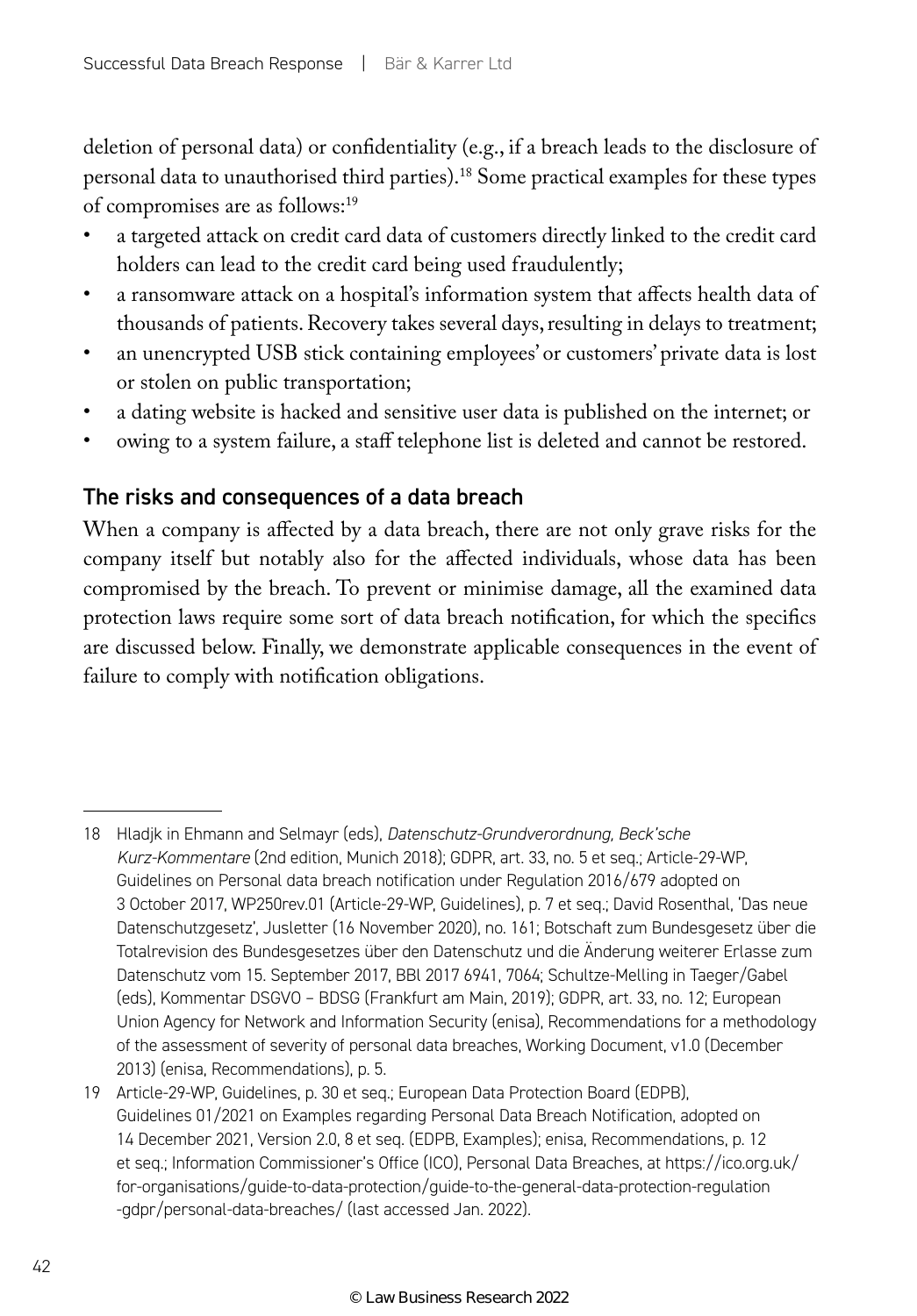#### Risks for an organisation affected by a data breach

If affected by a data breach, organisations could face consequences on several levels. On a technical and financial level, data breaches may lead to operational disruptions and failures, the loss of business data and know-how and the financial costs of investigating the breach and restoring the ordinary course of business.20 The loss of data or loss of access to specific data may also lead to loss of productivity and business continuity issues.<sup>21</sup>

Aside from the technical issues that may arise, data breaches, such as cyberattacks, may cause reputational damage that, in turn, may lead to a loss of consumer trust and a reduction of the company value.<sup>22</sup> The loss of trust may also lead to a higher volume of data protection requests that need to be handled, such as the request of erasure or, in the worst case, civil claims.<sup>23</sup> Finally, data breaches may lead to legal liability (towards either authorities or affected individuals), for example, if a company is in breach of its data security or notification obligations or if affected individuals suffer financial damage as a result of such an incident.<sup>24</sup>

#### Risks for affected individuals

If not addressed in a timely and appropriate manner, data breaches may result in physical, material or non-material damage to the individual. Examples of such harm may be loss or limitation of control over their personal data, discrimination, identity theft

<sup>20</sup> Christian Schröder and Tobias Lantwin, 'Cyber-Sicherheitsvorfälle in multinationalen Unternehmen in der EU und den USA', ZD 2021, 614; Tino Gaberthüel, 'Cyber-Security fordert Unternehmen', NZZ no. 201 of 31 August 2017, 9.

<sup>21</sup> Embroker Team, 2022 Must-Know Cyber Attack Statistics and Trends, at https://www.embroker.com/blog/cyber-attack-statistics/ (last accessed Jan. 2022).

<sup>22</sup> Schröder and Lantwin, op. cit., 614; Gaberthüel, op. cit., 9; others argue that the disclosure of a data breach leads to reputational damages that may be even higher than the reputational damage caused by the data breach itself; see Bernold Nieuwesteeg and Michael Faure, 'An analysis of the effectiveness of the EU data breach notification obligation', *Computer Law & Security Review*, 34 (2018), 1238; Maria Karyda and Lilian Mitrou, 'Data Breach Notification: Issues and Challenges for Security Management', MCIS 2016 Proceedings, Mediterranean Conference on Information Systems (MCIS), 2016, 7.

<sup>23</sup> ICO, Personal Data Breaches, at https://ico.org.uk/for-organisations/guide-to-data-protection/ guide-to-the-general-data-protection-regulation-gdpr/personal-data-breaches/ (last accessed Jan. 2022).

<sup>24</sup> Embroker Team, 2022 Must-Know Cyber Attack Statistics and Trends, at https://www.embroker.com/blog/cyber-attack-statistics/ (last accessed Jan. 2022); Nieuwesteeg and Faure, op. cit., 1237 et seq.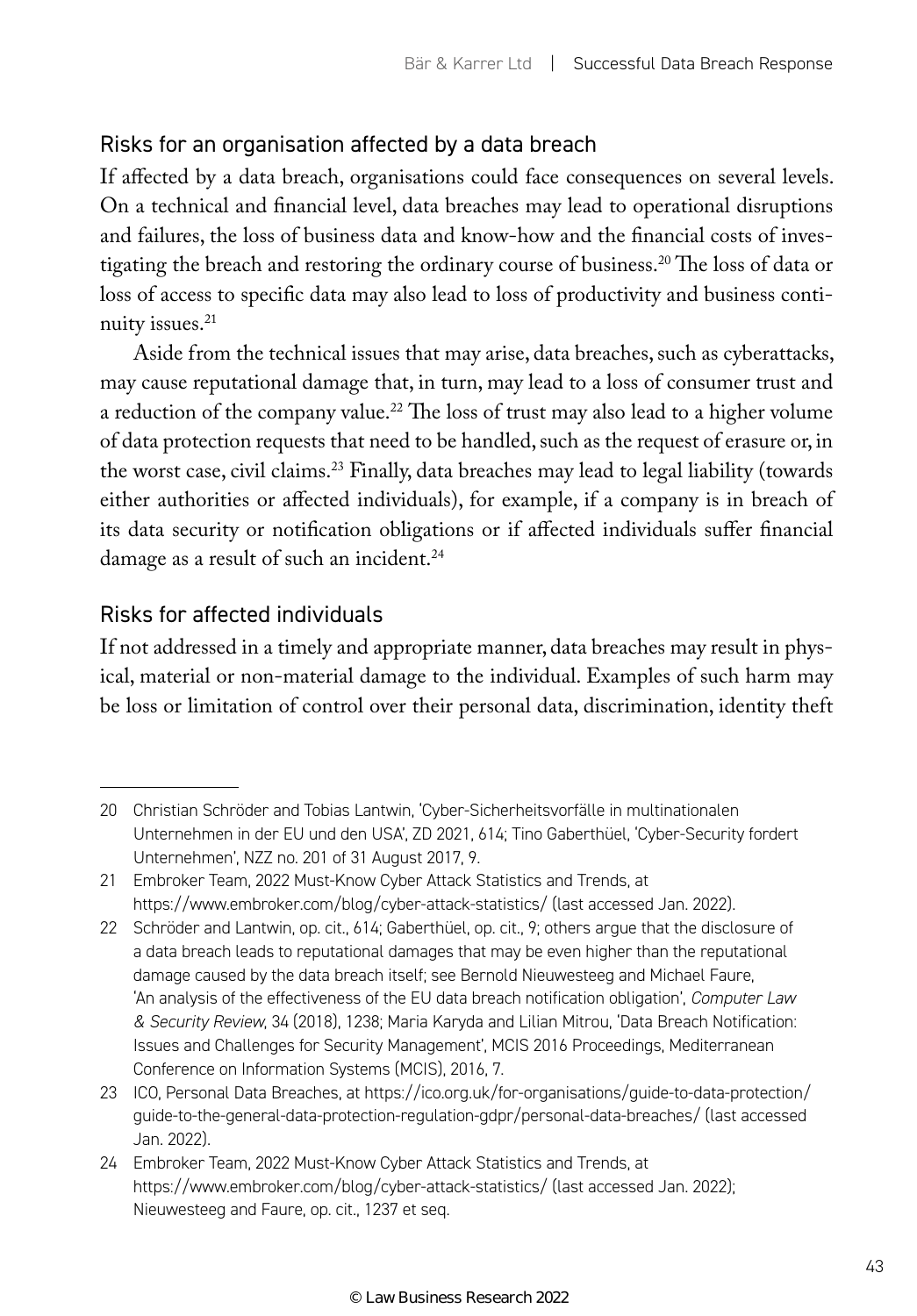or fraud, financial loss, damage to the individual's reputation, loss of confidentiality when data protected by professional secrecy is accessed, or other significant economic or social harm to the individual concerned.25

Apart from the evident violations of data protection laws committed by the person causing the data breach, as well as from the perspective of the affected organisation, such an incident almost inevitably leads to a situation in which the organisation will no longer be able to meet the general data protection principles. In particular, the organisation will have difficulties in meeting the principles of proportionality, purpose limitation and transparency. Unauthorised access violates the need-to-know principle and triggers issues concerning the proportionality of processing. Data that has been stolen may not be deleted once it has fulfilled its purposes, as it is unclear who has access to the data. The principle of transparency may be breached because an unknown person gains access to the data. Hence, the personal and fundamental rights of the affected individuals are breached when a data breach occurs, which is why individuals may be able to make civil claims following such an incident.<sup>26</sup>

#### Notification obligations

Against the background described above, the analysed countries have implemented, or are planning to introduce, data breach notification obligations so that the identified risks for the affected individuals, in particular, can be managed.<sup>27</sup> Under data protection law, the goal of the (new) data breach notification obligations is, on the one hand, to increase transparency and, on the other, to help data subjects regain some of the

<sup>25</sup> (UK) GDPR, Recital 85; Hladjk, op. cit.; GDPR, art. 33, no. 3; Dix in Simitis, Hornung and Spiecker also known as Döhmann (eds), Datenschutzrecht, DSGVO mit BDSG, NOMOS Kommentar (Baden-Baden 2019); GDPR, art. 33, no. 2; Reif in Gola (ed), Datenschutz-Grundverordnung, VO (EU) 2016/679, Kommentar (Munich 2018), art. 33 no. 2.

<sup>26</sup> (UK) GDPR, Recital 85; Hladjk, op. cit.; GDPR, art. 33, no. 5; BBl 2017 6941, 7064; Bundesamt für Justiz BJ, Erläuternder Bericht zum Vorentwurf für das Bundesgesetz über die Totalrevision des Datenschutzgesetzes und die Änderung weiterer Erlasse zum Datenschutz (21 December 2016), 62 et seq. (BJ, Erläuternder Bericht); Adrian Bieri and Julian Powell, 'Meldung von Verletzungen der Datensicherheit', AJP 6/2021, 781; Jan Kleiner, 'Meldepflicht bei Datenschutzverletzungen', Zeitschrift für Datenschutz und Informationssicherheit digma 2017, 171; Dix, op. cit.; GDPR, art. 33, no. 2; Article-29-WP, Guidelines, 9.

<sup>27</sup> Karyda and Mitrou, op. cit., 9.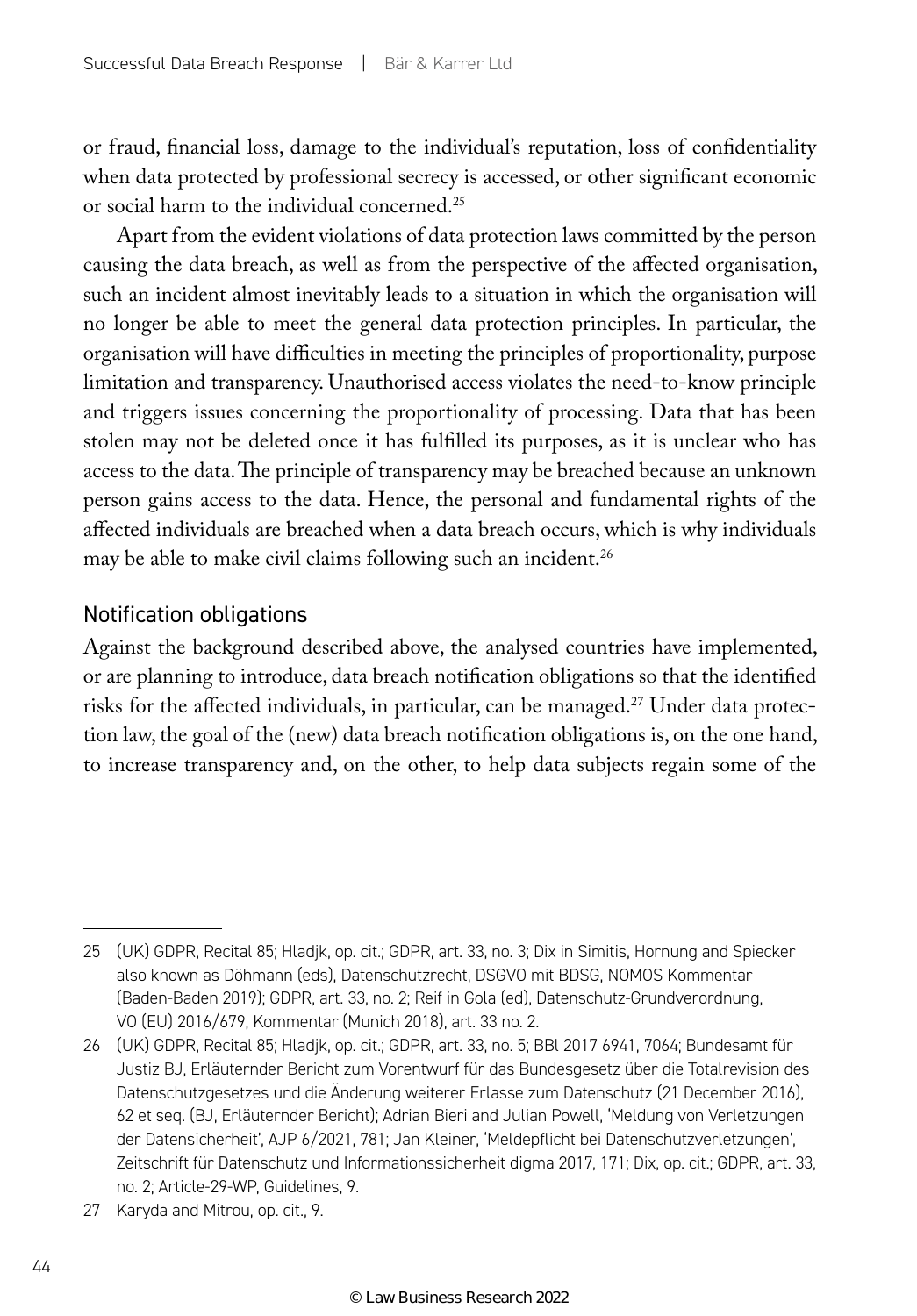control they have lost by taking certain measures themselves to counteract the damage resulting from the breach.<sup>28</sup> From a purely business perspective, the investigation of such a breach is essential to mitigate further damage to the value of the data.

The obligation to notify the supervisory authorities is also intended to give data controllers an incentive to ensure an appropriate level of data security according to applicable data protection laws.<sup>29</sup> Finally, the notification obligations serve the purpose of giving the competent authority the possibility to adopt measures itself to avert or contain the damage or, if necessary, impose sanctions with the purpose of preventing future data breaches.30

When looking at the various examined data protection laws, next to the definition of a data breach, another common denominator is a general duty of the person (or persons) processing personal data to investigate and report breaches to the competent authority and, in certain cases, the affected individual, if the threshold to report the incident is reached. However, when closely observing the requirements for these reporting duties, there appear to be differences in some key areas.

First, there seem to be different conditions regarding when to report a suspected data breach to the competent authorities. China's PIPL (Article 57) and South Africa's POPIA (Section 22) stipulate an unconditional duty to notify the breach to the authorities, whereas the other examined data protection laws provide some sort of threshold.

Second, the aforementioned threshold varies between the different jurisdictions depending on whether the obligation is towards the supervisory authority or the affected individuals. As regards the thresholds for notifying the competent supervisory authorities:

• the European Union, the United Kingdom and Brazil require only a 'risk' (UK GDPR/GDPR, Article 33) or 'relevant damage' (LGPD, Article 48) to the rights and freedom of natural persons; and

<sup>28</sup> Hladjk, op. cit.; GDPR, art. 33, no. 2 and 3; BBl 2017 6941, 7064; Kleiner, op. cit., 171; Bieri and Powell, op. cit., 782.

<sup>29</sup> Jan Kleiner and Lukas Stocker, 'Data Breach Notifications', Zeitschrift für Datenschutz und Informationssicherheit digma 2015, 93; Kleiner, op. cit., 171; Richard J Sullivan and Jesse Leigh Maniff, 'Data Breach Notification Laws', *Economic Review*, 2016; Federal Reserve Bank of Kansas City, 67 et seq.; Mark Burdon, Bill Lane and Paul von Nessen, 'Data breach notification law in the EU and Australia – Where to now?', *Computer Law & Security Review*, 28 (2012), 297; Nieuwesteeg and Faure, op. cit., 1239; Karyda and Mitrou, op. cit., 7 et seq.

<sup>30</sup> Kleiner, op. cit., 171; Bieri and Powell, op. cit., 781; Burdon, Lane and von Nessen, op. cit., 298.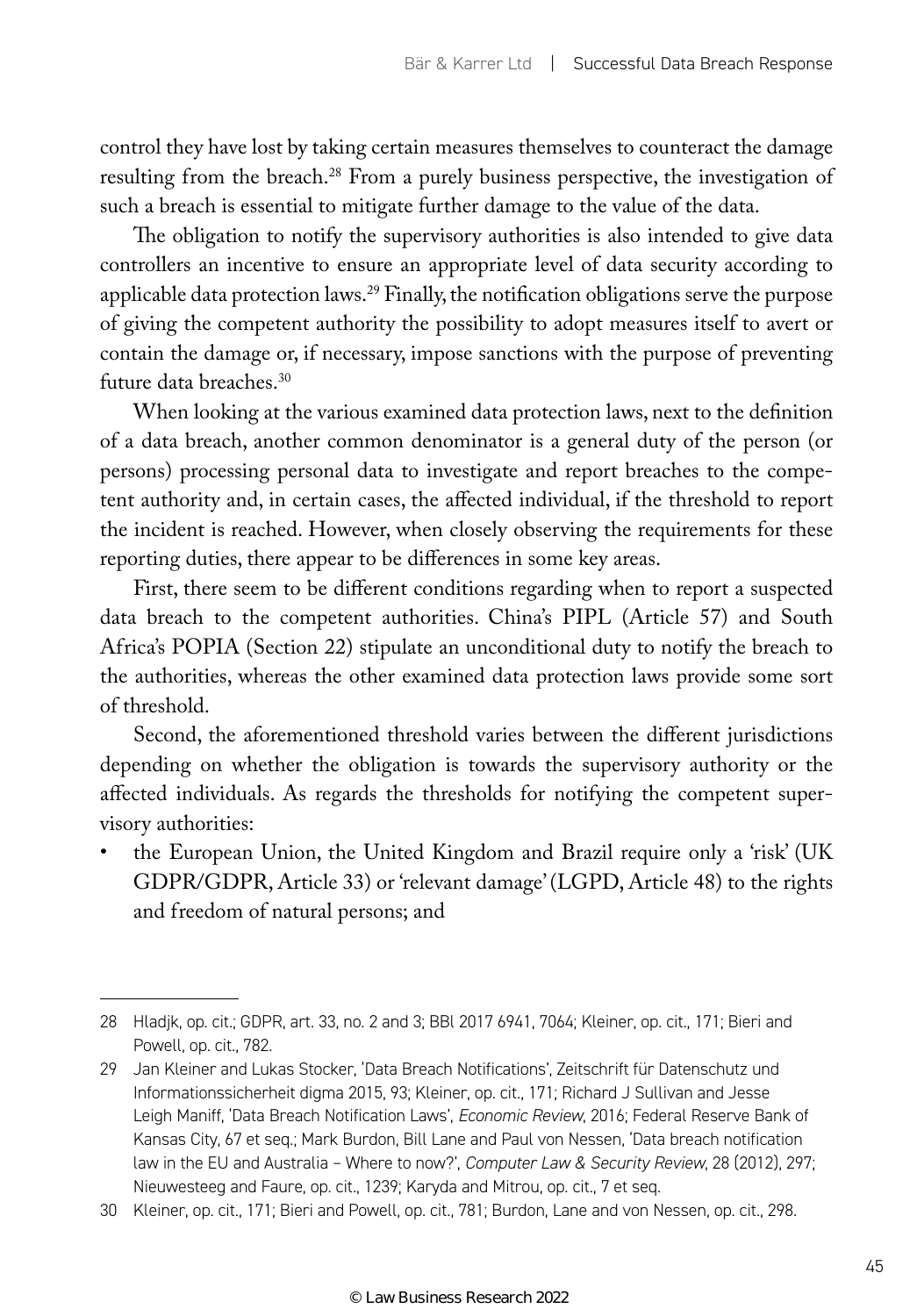• the (revised) data protection laws of Switzerland, Canada and Australia demand, respectively, a 'high risk' (revFADP, Article 24), 'real risk of significant harm' (PIPEDA, Section 10.1(1)) or 'serious harm' (Privacy Act 1988, Part IIIC Division 26WA).

To clarify these thresholds, several of the data protection laws provide further guidance. For example, the 'significant harm' set out in Section 10.1, Paragraphs (7) and (8) of PIPEDA includes, inter alia, bodily harm, damage to reputation or relationships, loss of employment, financial loss, identity theft, negative effects on a person's credit record and damage to or loss of property, while the factors to determine the risk of such harm include the sensitivity of the personal information involved and the probability of it being misused. Similarly, Part IIIC, Division 26WG of the Privacy Act 1988 provides guidance on what to take into account when assessing the likelihood of 'serious harm', such as the sensitivity of the information, the likelihood that the person who has obtained the information has the intention of causing harm to the individuals and the nature of the harm.

The European Data Protection Board (EDPB) also lists certain factors to consider when assessing the level of harm of a data breach. These factors include the likelihood and risk the data breach could cause the affected individuals, the sensitivity of the affected data, the number of affected data subjects, the type or nature of the breach, the likelihood of identifying the affected individuals, the ability to remedy the data breach as well as other qualifying factors (e.g., a criminal intention behind the breach or systematic approach).<sup>31</sup>

Third, in almost all the examined data protection laws, different exceptions to a general reporting duty exist. Exceptions provided in the jurisdictions reviewed include, among other things, impossibility of notification, protection of higher, important or public interests, low probability of identifying the affected individuals or protection of secrecy obligations.<sup>32</sup>

Finally, the period between the breach and notification to the authority differ between jurisdictions. However, it is generally required that the responsible persons react in a timely fashion. For instance, 'immediate' notification is required under Article 57 of the PIPL. Other jurisdictions are more lenient, for example, in that they

<sup>31</sup> Article-29-WP, Guidelines, 24 et seq.; see also enisa, Recommendations, 3 et seq.; Bieri and Powell, op. cit., 782; Kleiner and Stocker, op. cit., 93; Kleiner, op. cit., 174 et seq.

<sup>32</sup> e.g., Privacy Act 1988, pt. IIIC div. 26WM-26WQ; (UK) GDPR, art. 34(3); revFADP, art. 24(5); PIPL, art. 57.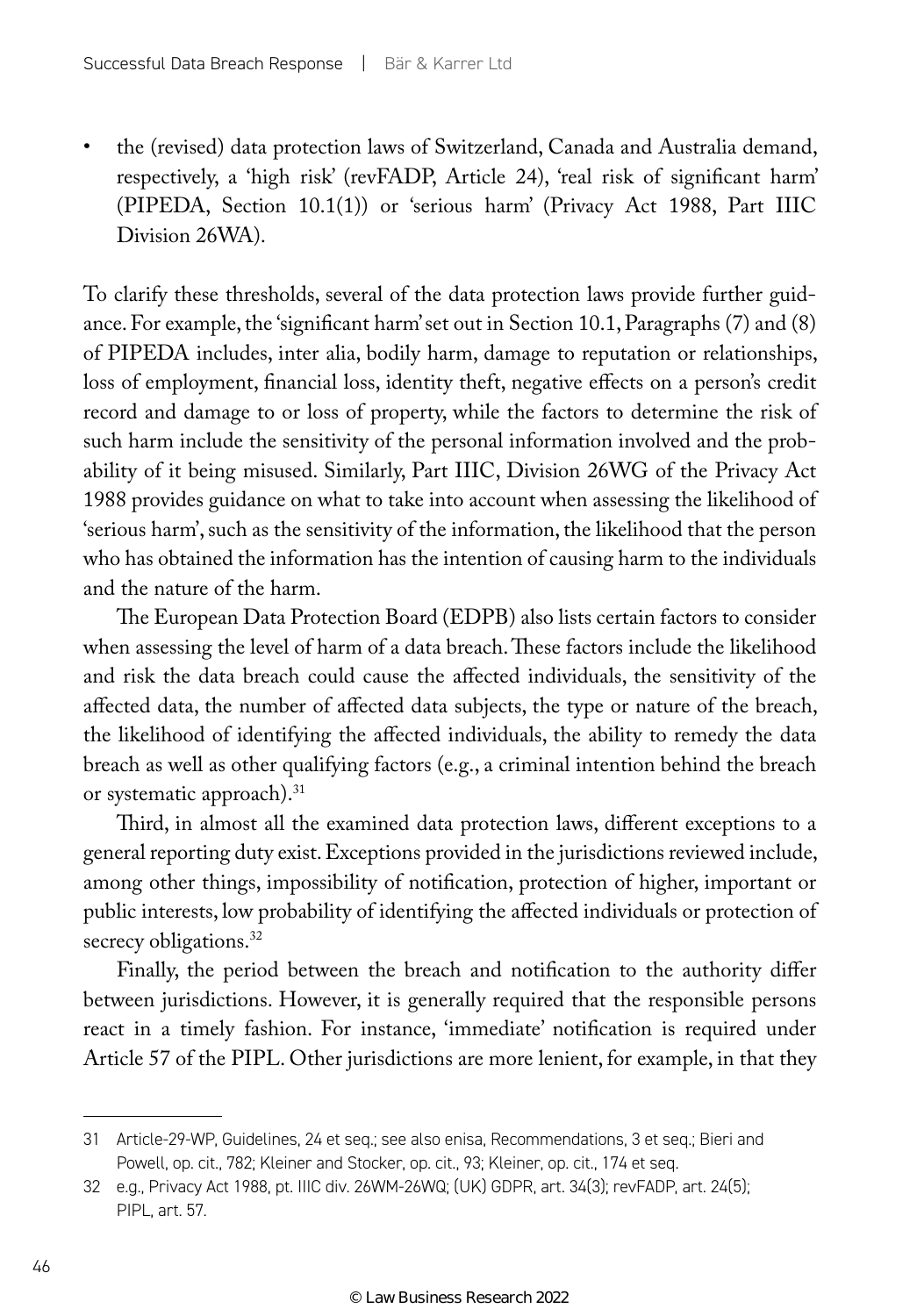require a notification 'as soon as possible' (revFADP, Article 24) or when 'feasible' (PIPEDA, Section 10.1(6)). Moreover, it is noteworthy that of the examined data protection laws, only the GDPR and UK GDPR state a strict deadline of no more than 72 hours after becoming aware of a data breach. Any deviations from this period must be explained to the competent authority (UK GDPR/GDPR, Article 33(1)).

Violations of the notification obligation may be severely fined. By way of illustration, the supervisory authority of the Netherlands imposed a fine of  $£475,000$  on booking.com, because it did not notify the authority within 72 hours of becoming aware of a data breach. However, against this background, both the UK GDPR and the GDPR allow persons who have an obligation to report data breaches to make their notification in phases or steps, if not all required information can be provided to the supervisory authority upon initial notification (UK GDPR/GDPR, Article 33(4)). The draft of the revised ordinance to the revFADP (revOFADP) in Switzerland suggests a similar approach (Article 19(2)). However, the revOFADP has not yet been adopted.

That being said, as far as similarities go, aside from the definition of a data breach, almost all jurisdictions reviewed provide a minimum list of information that needs to be provided when reporting a data breach. This information includes the type of data breach, risks or harm resulting from the data breach, affected data categories and data subjects, remedial measures and, in some instances, a contact person within the affected organisation for follow-up questions.<sup>33</sup>

Consequently, although the analysed countries all require organisations affected by a data breach to report it, there appear to be differences regarding the threshold and deadline to report a data breach as well as the exceptions to the notification obligation.

#### Risks of non-compliance

Failure to comply with the notification obligations described above may cause harm to the affected individuals, which is why certain data protection laws stipulate fines or other consequences, so as to create an additional incentive to report data breaches and help prevent future data breaches.

<sup>33</sup> See (UK) GDPR, art. 33(3); revFADP, art. 24; PIPL, art. 57; Breach of Security Safeguards Regulations, SOR/2018-64, sec. 20, at https://laws-lois.justice.gc.ca/eng/regulations/ SOR-2018-64/page-1.html#h-858485 (last accessed January 2022); LGPD, art. 48(1); Privacy Act 1988, pt. IIIC div. 26WK; and POPIA, sec. 22(5).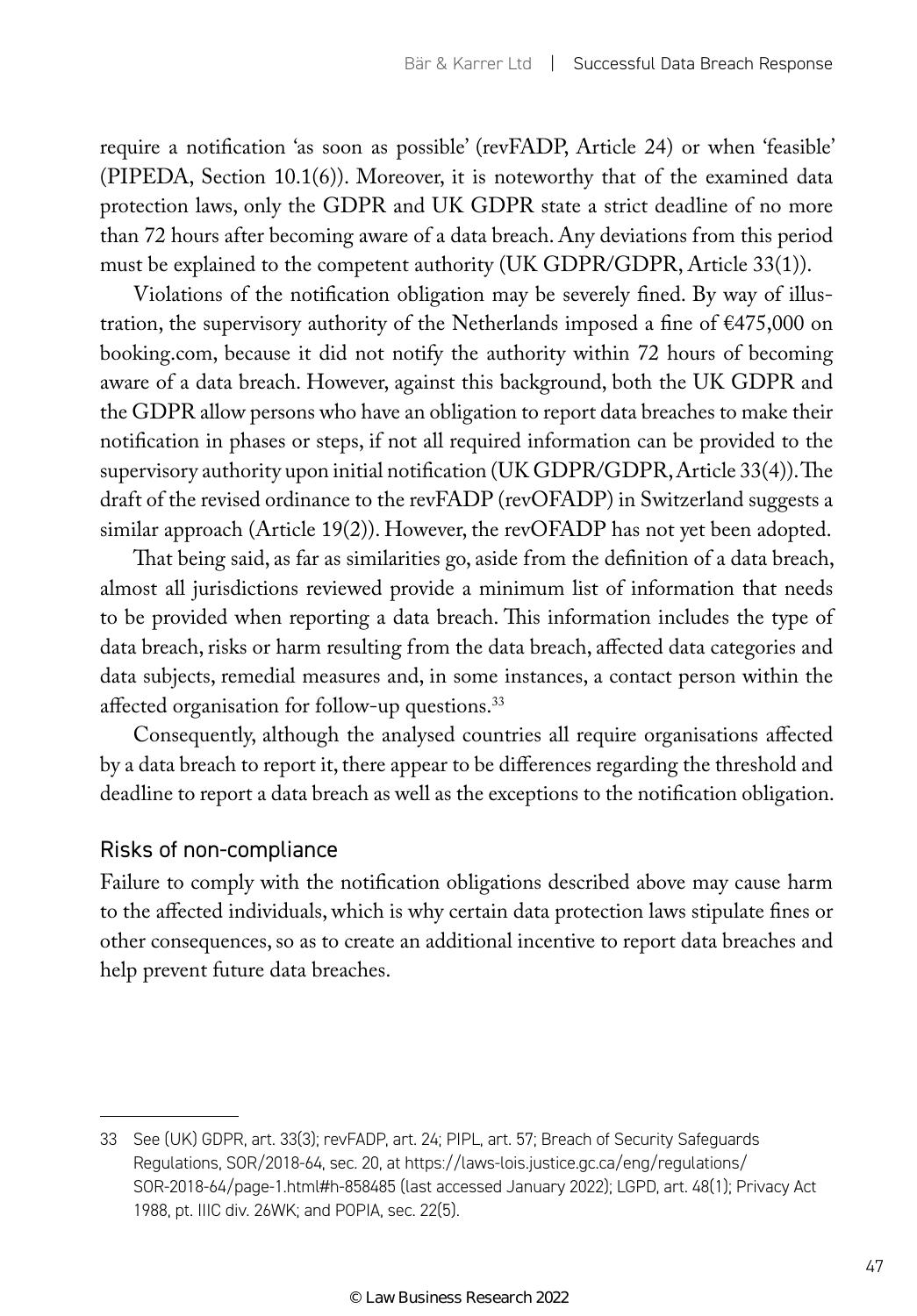Fines can be found, among others, in the GDPR, the UK GDPR, PIPL and PIPEDA.34 Under Section 28 of PIPEDA, to knowingly contravene the notification duty is an offence and may result in fines and penalties up to US\$100,000. The GDPR and the UK GDPR, in turn, state in Article 83 the possibility of imposing fines of up to €10 million or up to 2 per cent of the affected organisation's total worldwide annual turnover of the preceding financial year, whichever is higher.

Especially noteworthy regarding sanctions for failing to fulfil data protection duties is Article 66 of the PIPL. First, it stipulates fines of 1 million yuan on the affected organisation and up to 100,000 yuan on the responsible person (or persons) directly in charge, and in severe cases even up to 50 million yuan on the affected organisation. Second, the PIPL states a broad variation of other sanctions in grave cases, such as orders to rectify a data breach or the reporting of affected organisations that can lead to their business licences being cancelled. Also under the PIPL, at an organisational level, the competent authority may decide to prohibit the responsible individual from holding positions of director, supervisor or high-level manager, for a certain period.<sup>35</sup>

Conversely, the revFADP does not levy a fine if a company fails to comply with its notification duties at all. However, the Swiss Federal Data Protection and Information Commissioner (FDPIC) will have the authority to initiate an investigation (revFADP, Article 49(1)) or to order that data processing procedures be adapted if the Commissioner becomes aware of a violation of the revFADP, including data breach notification duties (Article 51(1)). In addition, the FDPIC may order the affected organisation to comply with its reporting obligations (Article 51(1)(f)). If such an order is not complied with, a fine of up to 250,000 Swiss francs may be issued (revFADP, Article 63). Finally, for example, if the data breach is due to the fact that the affected organisation did not comply with the minimum data security standards pursuant to Article 8(3) of the revFADP, a fine of up to 250,000 Swiss francs can be imposed as well (Article 61(c)).

Furthermore, additional criminal or civil liabilities may also be stipulated in the countries' respective data protection laws as well as civil or criminal codes.

<sup>34</sup> See also LGPD, art. 52 and POPIA, sec. 109.

<sup>35</sup> See, further, 'Guide to China's Personal Information Protection Law (PIPL)', Dentons, 24, at https://www.dentons.com/en/insights/articles/2021/august/30/guide-to-chinas-personal -information-protection-law (last accessed Jan. 2022).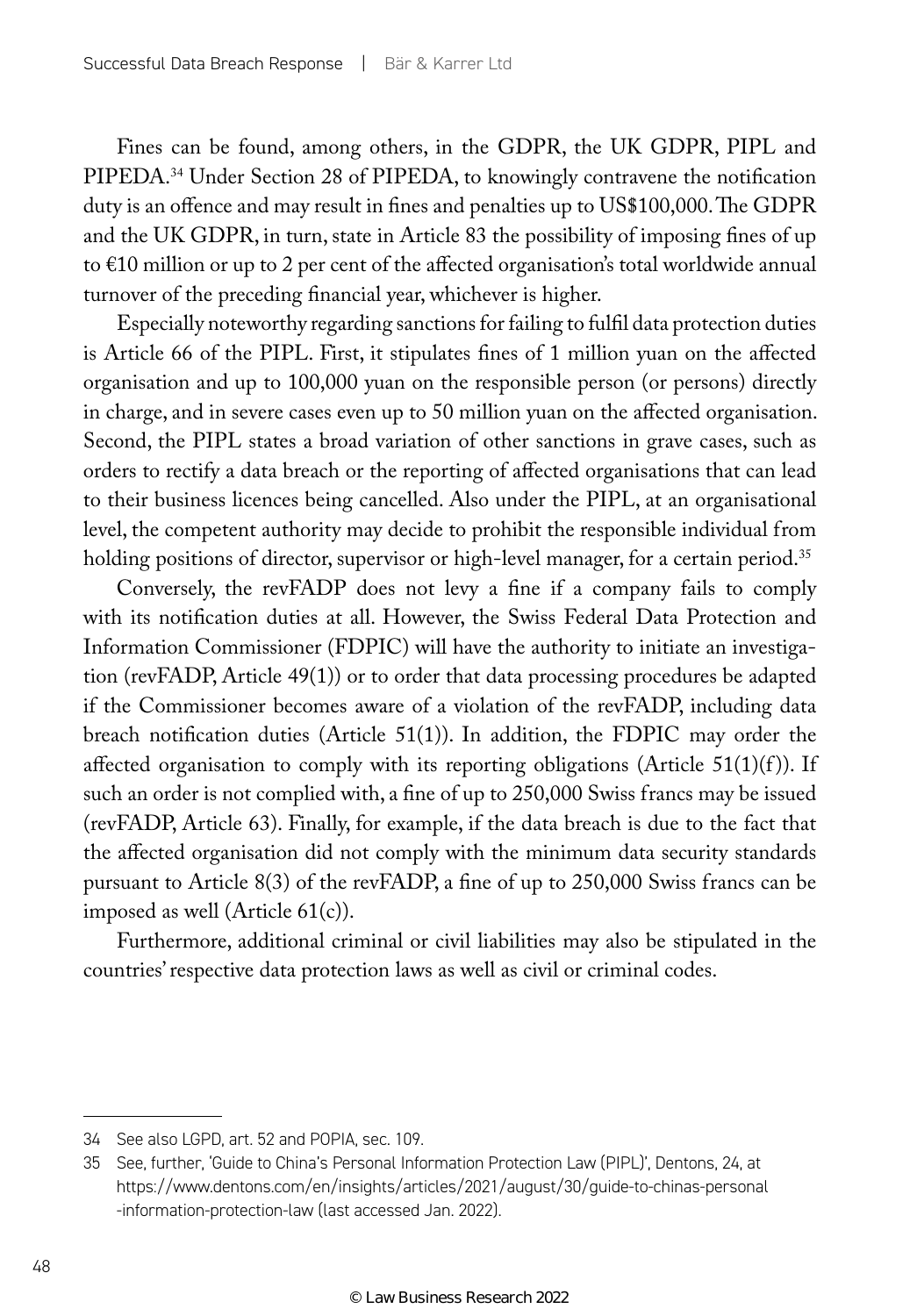As a result, affected organisations may be subject to sanctions or reputational risks (owing to investigations by the competent supervisory authorities) if they do not comply with their data breach notification obligations.<sup>36</sup> Hence, in the following section, we discuss how organisations processing personal data in the jurisdictions reviewed should prepare for and investigate a data breach to meet their notification duties successfully and protect their data as a critical asset.

#### The elements of a successful data breach response plan $37$

Although the comparative analysis of the data breach notification obligations demonstrated that there are certain differences between the requirements in the countries reviewed, they all provide notification obligations in the event of a data

<sup>36</sup> Nieuwesteeg and Faure, op. cit., 1239.

<sup>37</sup> Although this article reflects the authors' experience and views, see for additional information: Article-29-WP, Guidelines, 40; Bieri and Powell, op. cit., 787; NCSC, Cyberattacke – was tun? Informationen und Checklisten, at https://www.ncsc.admin.ch/ncsc/de/home/infos-fuer/infos -behoerden/vorfall-was-nun/checkliste-ciso.html (last accessed Jan. 2022); NCSC, Cyberattacke – was tun? Checkliste für CISOs für den Fall eines Cyberangriffs, at https://www.ncsc.admin.ch/ dam/ncsc/de/dokumente/infos-unternehmen/checkliste-ciso.pdf.download.pdf/checkliste-cisos -de.pdf (last accessed Jan. 2022); ICO, 'Self-assessment for data breaches', at https://ico.org.uk/ for-organisations/report-a-breach/personal-data-breach-assessment/ (last accessed January 2022); ICO, 'Personal data breaches', at https://ico.org.uk/for-organisations/guide-to-data -protection/guide-to-the-general-data-protection-regulation-gdpr/personal-data-breaches/ (last accessed Jan. 2022); Australian government, Office of the Australian Information Commissioner, Data breach response plan, November 2021, at https://www.oaic.gov.au/about-us/our-corporate -information/key-documents/data-breach-response-plan (last accessed Jan. 2022); Australian government, Office of the Australian Information Commissioner, Data breach preparation and response, A guide to managing data breaches in accordance with the Privacy Act 1988 (Cth), at https://www.oaic.gov.au/\_\_data/assets/pdf\_file/0017/1691/data-breach-preparation-and -response.pdf (last accessed Jan. 2022); Canadian Centre for Cyber Security, 'Developing your incident response plan', at https://www.cyber.gc.ca/sites/default/files/2021-05/ITSAP.40.003 %20Incident%20Response%20Planning.pdf (last accessed Jan. 2022); Office of the Privacy Commissioner of Canada, 'What you need to know about mandatory report of breaches of security safeguards' (October 2018), at https://www.priv.gc.ca/en/privacy-topics/business-privacy/ safeguards-and-breaches/privacy-breaches/respond-to-a-privacy-breach-at-your-business/ gd\_pb\_201810/ (last accessed Jan. 2022); Office of the Privacy Commissioner of Canada, 'Preventing and responding to a privacy breach' (September 2018), at https://www.priv.gc.ca/ en/privacy-topics/business-privacy/safeguards-and-breaches/privacy-breaches/respond-to-a -privacy-breach-at-your-business/c-t\_201809\_pb/ (last accessed Jan. 2022).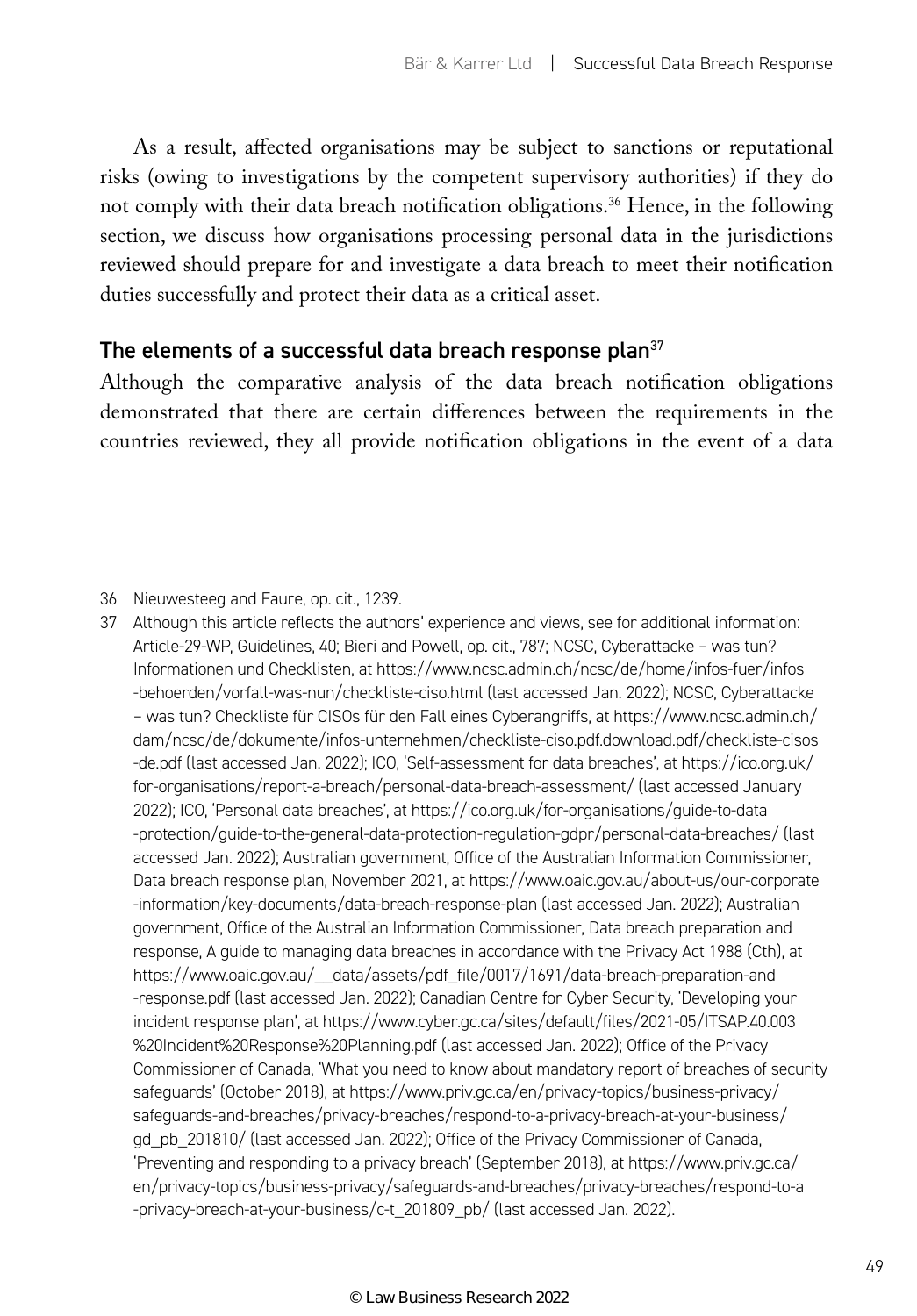breach. Despite some common denominators, organisations should, therefore, keep in mind that they may be subject to multiple notification obligations if they operate in multiple jurisdictions.

In the authors' view, although the deadline and threshold for a notification and the exceptions to the obligation may vary from country to country, the approach in how to successfully identify, report and investigate a data breach can be the same for organisations in all the analysed jurisdictions.

The authors' past experience has shown that although organisations often focus on the implementation of security measures and are aware that they have certain reporting obligations in the event of a data breach, they are often not well-equipped to handle a data breach once it actually occurs.

Generally, a successful data breach response plan is comprised of four key parts:

- the implementation of data security measures to prevent data breaches in the first place;
- the determination of the persons responsible for identifying, investigating and reporting a data breach ('data breach reporting team');
- a policy outlining what employees have to do in the event of a data breach; and
- clear guidelines on how the data breach reporting team should identify, investigate and report a data breach.

#### Data security measures

As discussed above, organisations are required to implement appropriate measures to protect personal data from data breaches. These measures are both technical and organisational and can include password protection, firewalls, employee training, internal policies on how to treat personal data, access restrictions, encryption and the logging of data processing activities.<sup>38</sup>

To ensure the appropriateness of the security measures, organisations should review their data processing activities carefully by taking into account the types of data that are processed and the potential risks the data processing activity or external factors may pose to the data. It is recommended to work under different scenarios and to run through a worst-case scenario, such as a ransomware attack, where access to data is frozen unless a ransom is paid. Once an organisation has determined and

<sup>38</sup> POPIA, sec. 19; LGPD, art. 46; PIPL, art. 51; FADP, art. 7; respectively; revFADP, art. 8; (UK) GDPR, art. 32; Privacy Act 1988, clause 11.1 pt. 4 of schedule 1; APPI, art. 20; and PIPEDA, clause 4.7.2 and 4.7.3 of schedule 1.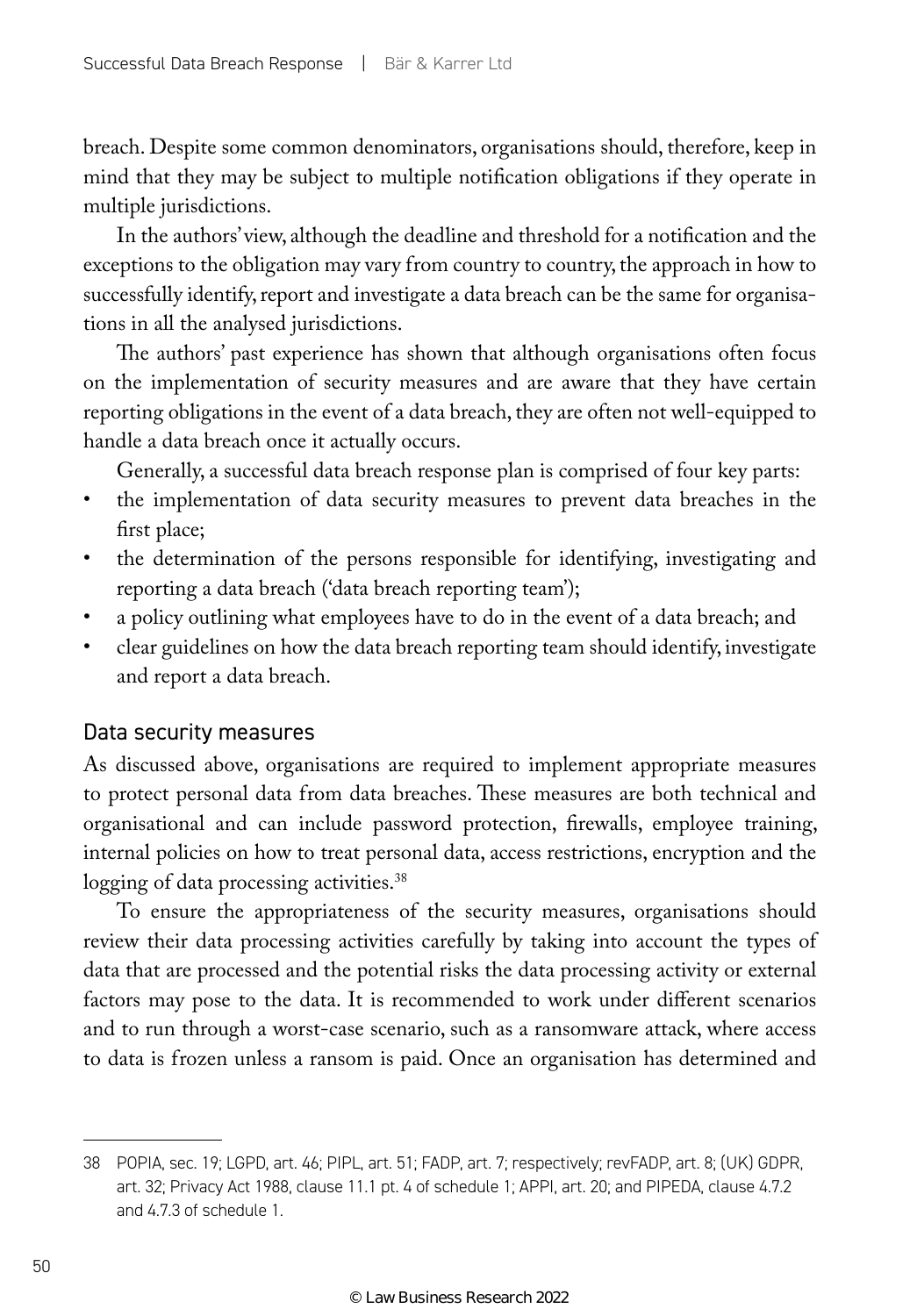implemented the appropriate data security measures, these measures should be periodically tested and reviewed to ensure their robustness (e.g., by conducting stress and business continuity tests as well as simulating attacks).

#### Responsible persons and team

Once organisations are aware of their data breach notifications duties, they must designate the persons who are in charge of identifying, investigating and reporting data breaches. While ultimately the management or board of an organisation must be informed of a data breach that may need to be reported, the authors' experience has shown that the management often lacks the expertise necessary to actually investigate a data breach and decide on whether the legal requirements are met to report the identified data breach. Hence, an organisation must first designate the direct contact person for employees. Although many companies often define the direct supervisor of its employees as the initial internal point of contact, it is better to keep reporting channels narrow to meet the short deadlines to report breaches. Therefore, generally, it is recommended that organisations designate the data protection officer, the information security officer or the head of human resources as the initial point of contact for employees.

Next, an organisation should define the data breach reporting team who will be in charge of the investigation of the breach and the notification obligations. The team should report back to the management regularly. The data breach reporting team will also be in charge of defining the measures necessary to address the risks stemming from an identified data breach.<sup>39</sup> Therefore, the team should comprised internal and external persons who have the required technical and legal expertise. Against this background, data breach reporting teams often include the data protection officer, the information security officer, the IT department, in-house counsel, public relations and, potentially, external legal advisers, forensics and data protection experts as well as other external technical advisers who have more experience in handling data breaches.

#### Employee policy

Generally, the employee policy regarding data security breaches should include the following guidelines for all employees to follow:

- what data security entails and how an employee can contribute to it;
- what qualifies as a data breach;

<sup>39</sup> Hladjk, op. cit.; GDPR, art. 33, no. 9.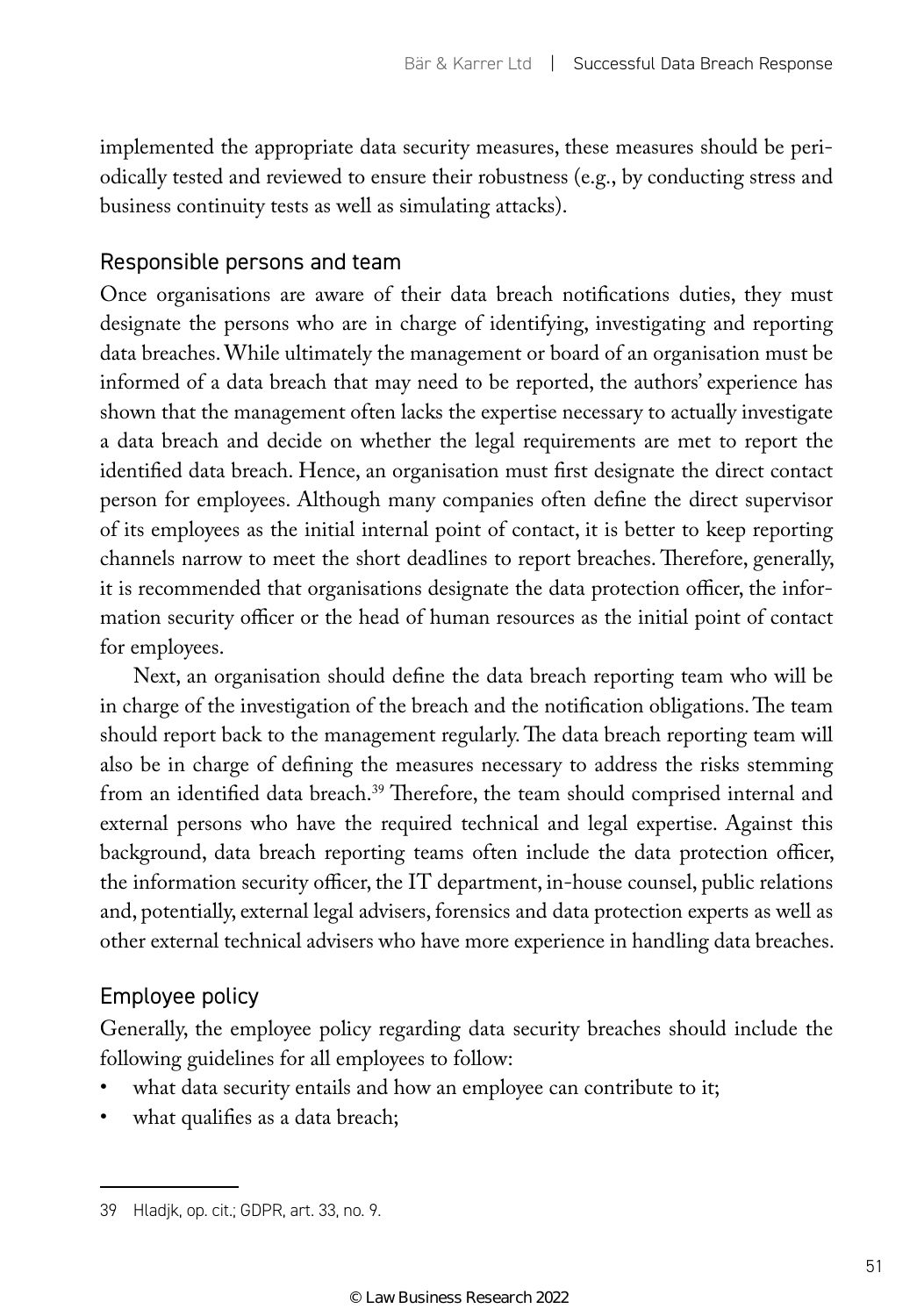- who an employee needs to inform about a data breach and how the responsible persons can be contacted; and
- how an employee should report a potential data breach.

The policy should be easily accessible, clear and concise, contain examples, not be too technical (there is no need for employees to understand the exact thresholds for a notification), and provide clear guidance on how an organisation's staff should proceed in the event of a data breach. As a general rule, it is recommended that employees report any type of data breach, no matter how serious. Then, during the investigation, the data breach reporting team can determine whether it qualifies as a reportable breach according to applicable data protection laws.

In addition, employees should be provided with a standard form to report the data breach – this is helpful to both the employees and the data breach reporting team. The form should include information such as the date, time and type of data breach, a short description of the data breach, details of the reporting employee, the type of affected data and the affected individuals, if possible, as well as the affected systems and information about the persons the employee has already informed. Finally, employees should be given training regarding data breaches to ensure that they understand what the policies and forms require.

#### Investigation and report

Once the data breach reporting team becomes aware of a potential data breach, it must initiate the detailed investigation. This is particularly important as the team is responsible for determining what caused the breach, what effects the breach may have, what risk-mitigating measures should be implemented, whether the breach has to be reported and, if so, who needs to be informed (the supervisory authority only or also the affected individuals).

#### *Step 1: Preliminary investigation*

The data breach reporting team should review the presented facts, ensure that all necessary internal and external persons are involved and make a high-level determination whether personal data is affected and what risks the data breach may entail. This allows the team to make a decision about whether the supervisory authority should be informed before all the information required by the applicable data protection law has been gathered. Particularly in very complex cases, where it is highly probable that personal data has been affected and the breach may entail high risks to the affected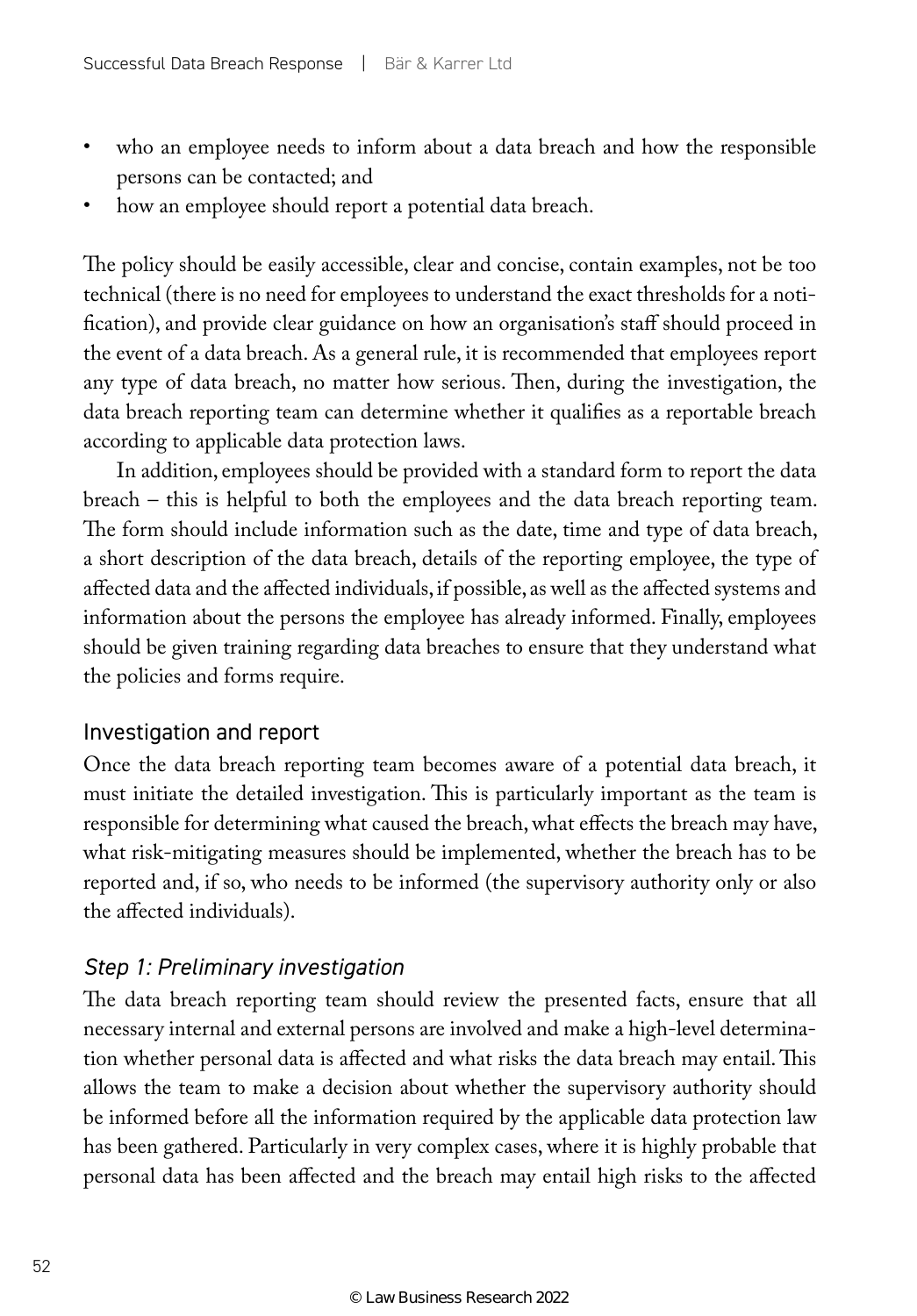individuals, organisations may opt to file a preliminary report to ensure that they do not miss their notification deadline. Furthermore, immediate actions such as securing the (potentially) breached data should be taken.

#### *Step 2: Detailed investigation and risk analysis*

Next, the focus should be on assessing the cause, nature and extent of the data breach, as well as its severity and consequences. In particular, the data breach reporting team should identify whether personal data has been affected and whether the threshold for a notification is reached. Therefore, this step also entails determining the risks to, and effects of the data breach on, the affected individuals. Although the investigation should be conducted as appropriate to each case, guidelines as to what constitutes a reportable data breach (i.e., explaining when the threshold to report a data breach is reached) should nonetheless be implemented. At this stage, the organisation should also decide whether it wants to file a police report (as this should be done as soon as possible), inform its insurance provider if it has coverage, assess civil claims against third parties, such as service providers, and assess whether the organisation may be subject to civil claims by the affected individuals.

#### *Step 3: Determination of actions and measures*

In this phase, the team must determine the required actions to contain the incident and restore control over the affected data. The key objectives are to (1) mitigate the potential consequences, (2) ensure the protection of the affected data from further breaches, and (3) enable the recovery of the systems and personal data to the greatest extent possible. This step also serves to ensure that all information required by law for the notification is compiled and that all evidence is gathered to protect the organisation from potential fines or claims from affected individuals. The main focus, however, should lie in defining the measures to be taken to mitigate the identified risks. Furthermore, the organisation should document any decision not to report an identified data breach if it concludes that the breach does not trigger applicable notification duties. Ultimately, the organisation remains accountable for such decisions if it is investigated by a supervisory authority because of a data breach.

#### *Step 4: Implementation of identified measures and notification*

Organisations should now implement all measures that can be taken immediately and define a plan for when the other measures will be executed. Furthermore, at this stage – within the deadline provided by applicable data protection laws – the data breach reporting team or management should notify the supervisory authority or affected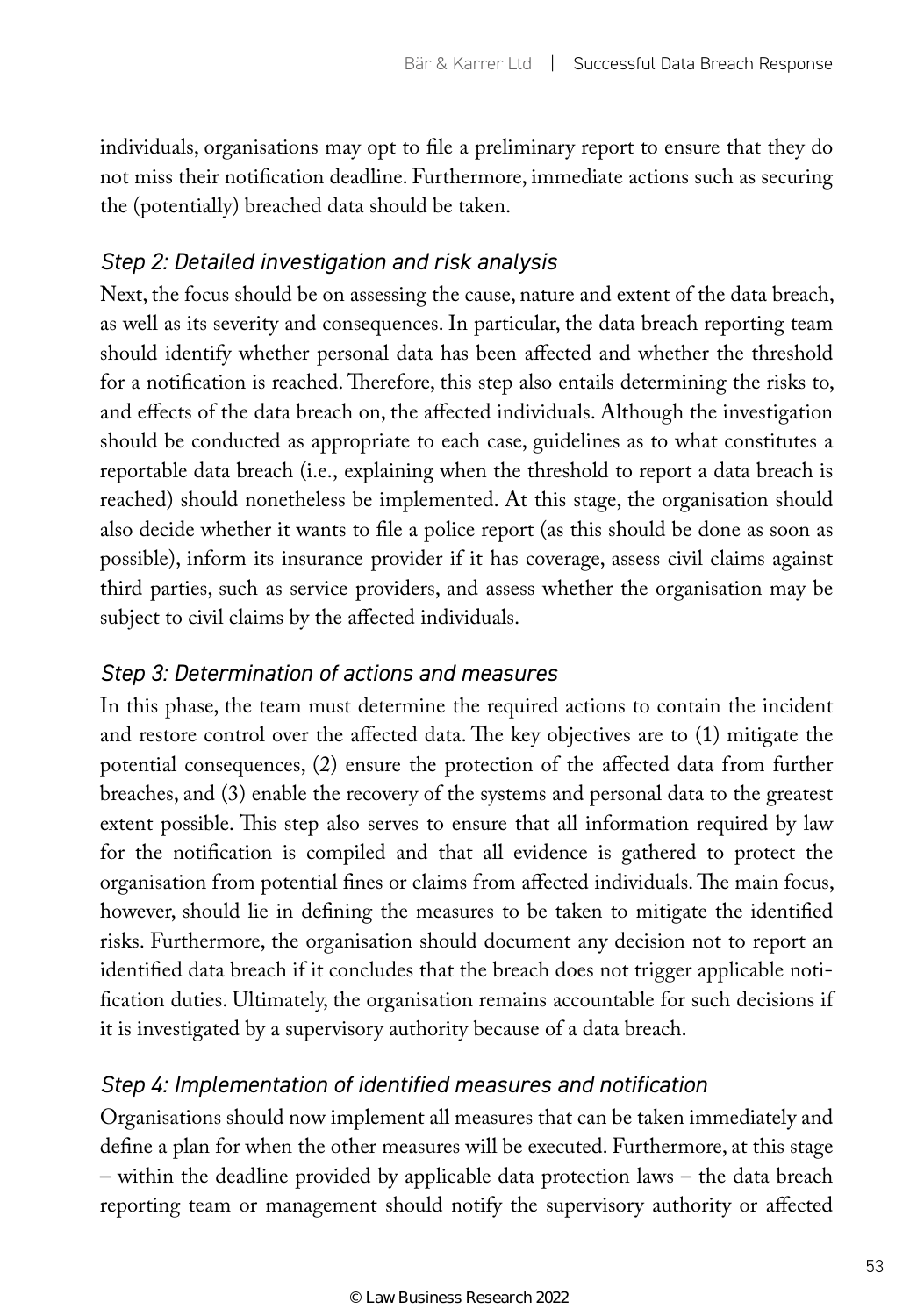individuals as required by law. For this, the data breach reporting team should determine whether personal data in multiple jurisdictions is affected as this may trigger different reporting duties in several jurisdictions. If no personal data is affected by the data breach or an exception applies, no notification obligation is triggered. If the data breach reporting team concludes that an exception applies, this should be documented too. However, organisations should be aware that they may also be subject to other notification obligations in the event of a security breach based on contractual obligations or other legal provisions not relating to the protection of personal data (e.g., owing to applicable cybersecurity laws).

#### *Step 5: Follow-up and report*

As a last step, the remaining measures should be implemented, the affected systems should be tested and reinstated, and the data breach reporting team should write up a detailed report to ensure accountability in case there is an investigation by a supervisory authority. In this context, it is also important to eliminate identified deficiencies in the organisation's data security measures. Once this has been done, the organisation should review and test the implemented measures to ensure that the data breach response was successful. If that is the case, the organisation will have successfully met its investigation and reporting obligations according to applicable data protection laws.

#### Conclusion

There is a global trend towards an increasing importance afforded to data security and the corresponding reporting obligations if a data breach occurs. Generally, this is triggered by the global trend towards more data protection and accountability but organisations have a general incentive to comply with these obligations to protect the value of their assets – the data. While all jurisdictions reviewed stipulate a duty to implement data security measures and report data breaches, the legal requirements for such a notification differ. However, the necessary approach to successfully respond and react to a data breach is essentially the same.

After an organisation has implemented the required data security measures, it must implement the following steps to be able to successfully handle a data breach:

- determine the initial point of contact and data breach reporting team;
- implement an employee policy; and
- implement a detailed process for the investigation and reporting of the data breach, which should focus on the following topics:
	- dimension of the data breach (e.g., cause, affected persons, affected data, affected regions);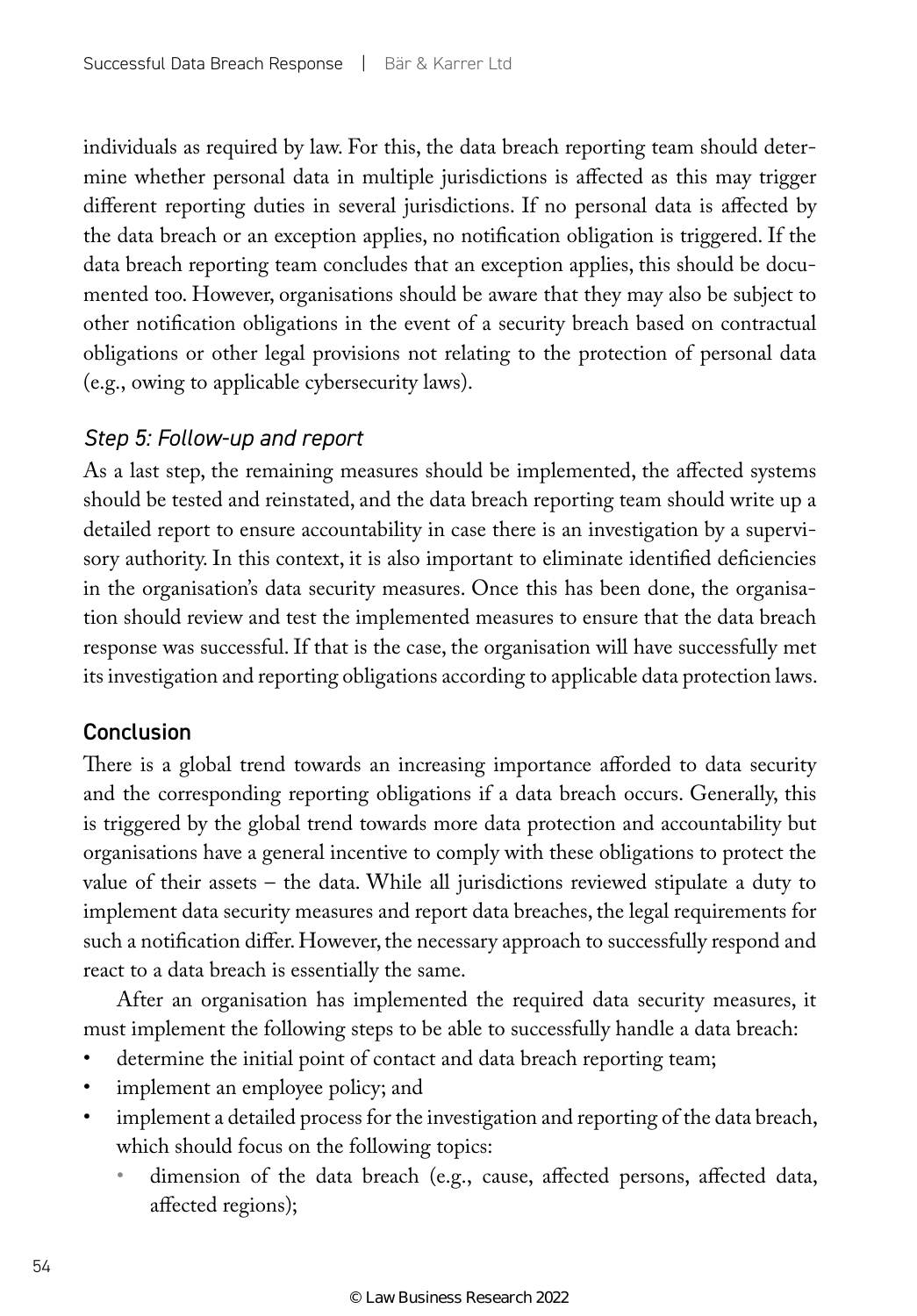- type and consequences of the data breach;
- detailed investigation and risk analysis;
- mitigating measures and notification duties (data protection law but also other duties, such as contractual or cybersecurity law); and
- documentation, report and review of data breach and implemented measures.

Although the implementation of a successful data breach response plan may at first seem relatively straightforward, organisations should not underestimate the costs and effort it takes to implement a successful process. However, in view of the benefits these processes bring to protect data as a critical asset, the costs seem worthwhile.

Finally, as personal data breach notification obligations are increasing globally, so are cybersecurity requirements. Therefore, organisations should be aware that they may not only have notification obligations under applicable data protection laws but also other legal frameworks that must be accounted for. It will be interesting to see how these two fields develop (and interact) in the future, and, in particular, whether common approaches will be defined by the competent authorities or whether industryspecific guidelines or standards will emerge.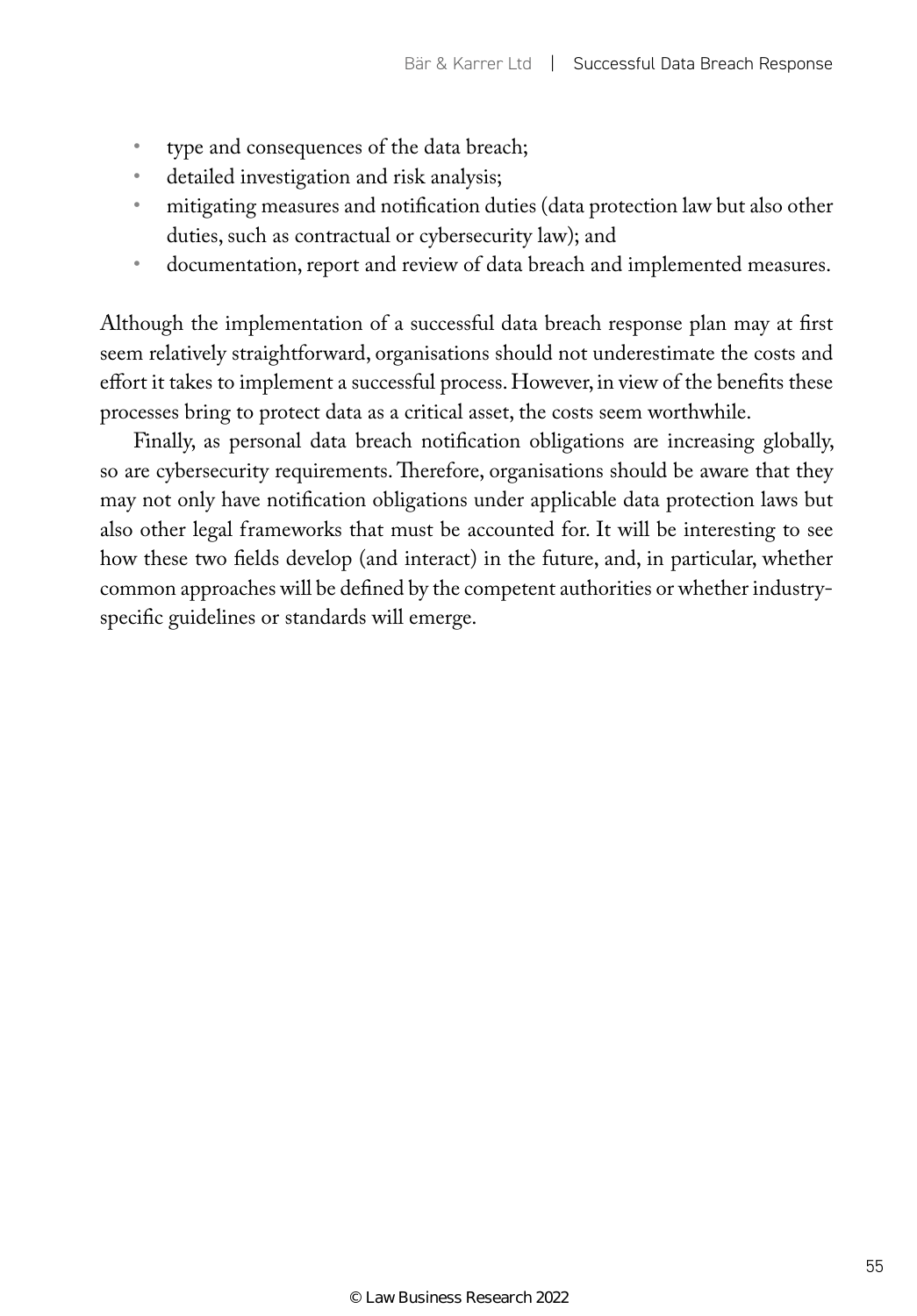

**REHANA C HARASGAMA**

Bär & Karrer Ltd

Dr Rehana C Harasgama has more than 10 years of experience in data protection law matters and is an expert in domestic and international data law and data protection law. She also advises clients on media and technology law as well as other regulatory topics. She joined Bär & Karrer in June 2019 and is the leading associate of the data protection team, where she is heavily involved in the business development of the practice.

Rehana Harasgama advises clients on complex data protection and privacy questions, such as major cross-border disclosure requests, the implementation of privacy-by-design, data protection due diligences, the implementation of data breach response plans, employee data protection and the sharing of data.

Rehana Harasgama is a lecturer at the Hochschule für Wirtschaft Zurich and at the University of St Gallen (HSG), where she teaches data protection law. She also regularly publishes scientific publications, newsletters and briefings.

Rehana Harasgama obtained her law degree and doctorate (PhD in law) at HSG, where she contributed to the international and interdisciplinary research project 'Remembering and Forgetting in the Digital Age' in collaboration with – among others – the Berkman Klein Center for Internet and Society at Harvard Law School.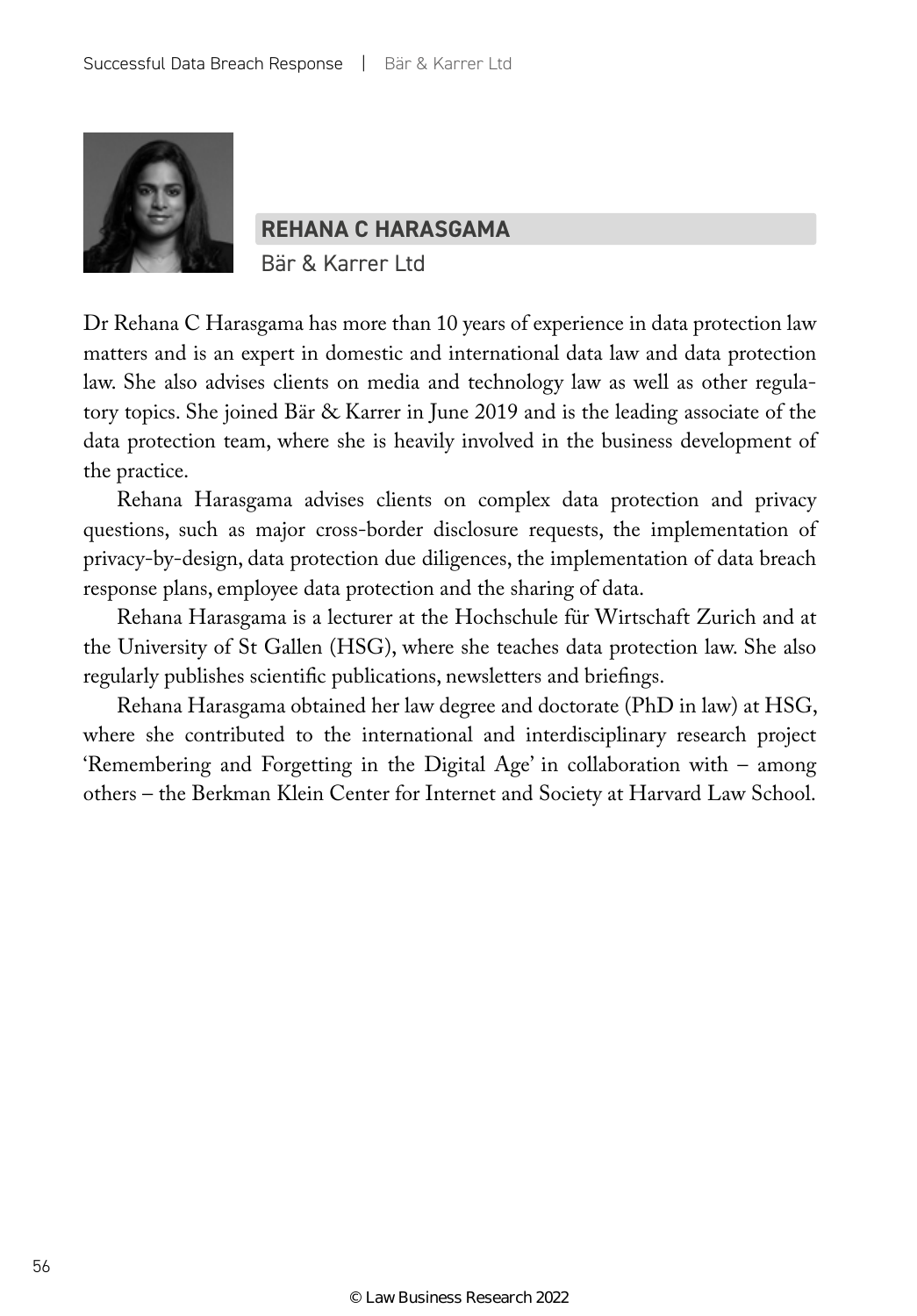

**JAN KLEINER** Bär & Karrer Ltd

Dr Jan Kleiner co-heads the firm's sport, media and data protection practice groups. His practice covers contentious and non-contentious matters in the fields of national and international sports law as well as media, entertainment and data protection law. He furthermore advises clients on technology and telecommunication law matters.

Jan Kleiner has obtained a doctorate in international sports law from the University of Zurich and holds a Global Executive Master in International Sports Law from the Instituto Superior de Derecho y Economia in Madrid (Spain).

Jan Kleiner regularly publishes on national and international sports law topics and data protection matters. He is a lecturer in international sports law at the University of Zurich and in various other national and international sports law master programmes. He is also a lecturer in data protection law at the University of Applied Sciences of the Canton of Graubünden. He furthermore acts as President of the Sports Law Alumni, an international alumni organisation of sports law graduates.

Jan Kleiner is listed as a Thought Leader in sports law by *Who's Who Legal* and he is a recognised leader in technology, media and telecommunications law.



**VIVIANE BERGER** Bär & Karrer Ltd

Viviane Berger is a junior associate at Bär & Karrer and advises clients on EU and Swiss data protection law as well as real estate matters. In particular, she advises on cross-border data disclosures, employee data protection and data protection due diligences and assists in the drafting of data protection policies and processes.

Viviane Berger holds a master's degree in law from the University of Basel.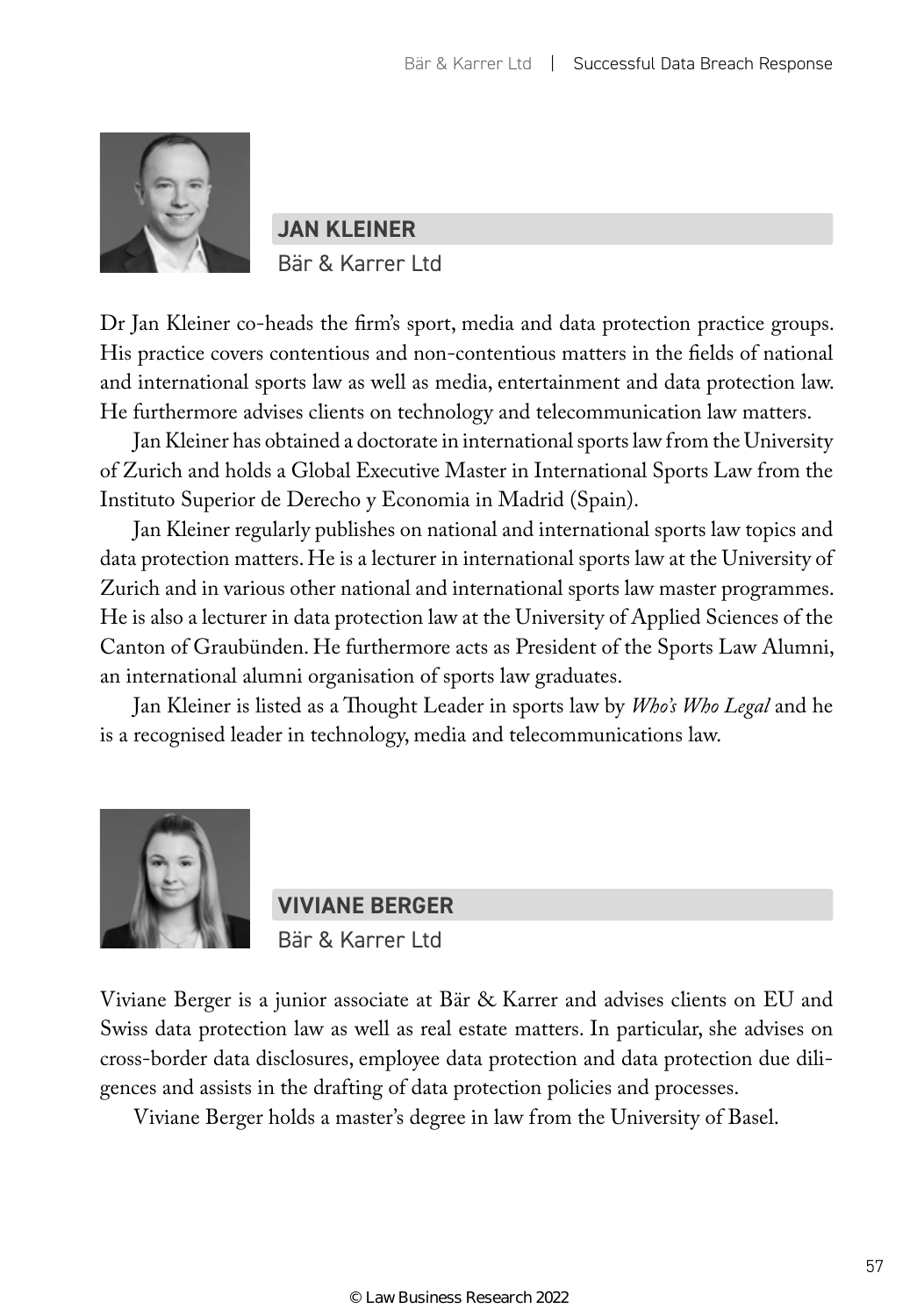

Bär & Karrer is a leading Swiss law firm with more than 170 lawyers in Zurich, Geneva, Lugano, Zug and Basel. Our core business is advising our clients on innovative and complex transactions and representing them in litigation, arbitration and regulatory proceedings. Our clients range from multinational corporations to private individuals in Switzerland and around the world.

Most of our work has an international component. We have broad experience handling cross-border proceedings and transactions. Our extensive network consists of correspondent law firms that are all market leaders in their jurisdictions.

Bär & Karrer has repeatedly been awarded Switzerland Law Firm of the Year by the most important international legal ranking agencies in recent years: Citywealth Magic Circle Awards Law Firm of the Year (2021, 2022); Euromoney LMG Life Science Firm of the Year (2020); Euromoney LMG European Financial & Corporate Firm of the Year (2020); STEP International Legal Team of the Year (2020); IP Global Awards, Swiss IP-Transactions Firm of the Year (2020); 2020, 2019, 2018 and 2017 Trophées du Droit Silver (2017–2020); *IFLR* Award (2014, 2015, 2019); *IFLR* Debt and Equity-linked Deal of the Year (2019); Mergermarket European M&A Award (Legal Adviser of the Year) (2014–2016, 2018–2019); *IFLR* M&A Deal of the Year (2018); Best in Trusts & Estates by Euromoney LMG (2018); Trophées du Droit Gold (2016); *Chambers* European Awards (2012, 2013, 2016); *The Legal 500* (most recommended law firm in Switzerland) (2014–2016); and *The Lawyer* European Award (2010–2011, 2013–2015).

Brandschenkestrasse 90 8002 Zurich **Switzerland** Tel: +41 58 261 50 00 www.baerkarrer.ch

Rehana C Harasgama rehana.harasgama@baerkarrer.ch

Jan Kleiner jan.kleiner@baerkarrer.ch

Viviane Berger viviane.berger@baerkarrer.ch